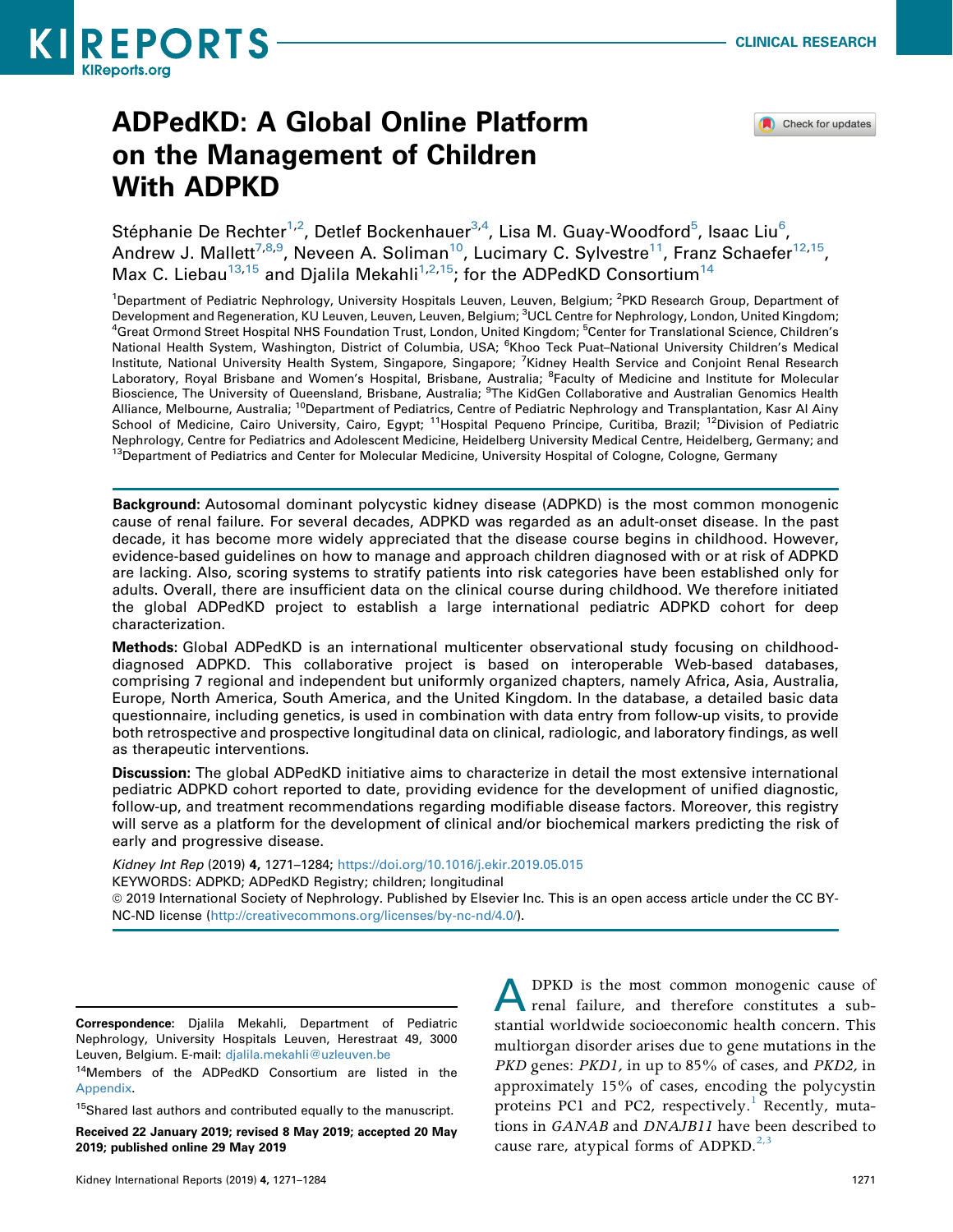ADPKD is typically characterized by bilateral, progressive cyst formation and growth in all nephron segments, often leading to end-stage kidney disease. Although there is substantial individual variability in phenotypic severity, $4$  there are clear renal phenotype progression patterns associated with differing genetic backgrounds. Indeed, adults with PKD2 mutations are more mildly affected compared with patients with PKD1. Among the latter, carriers of truncating mutations are more seriously affected than nontruncating mutation carriers.<sup>[5](#page-10-0)</sup> Evidence has been published demonstrating interventions that slow disease progression in adults: the vasopressin-2-receptor antago-nist tolvaptan,<sup>[6](#page-10-0)</sup> and meticulous attention to blood pressure. $^{7,8}$ 

Importantly, ADPKD is not an isolated renal disease, as patients may display a broad range of extrarenal phenotypes, including polycystic liver disease, inguinal hernias, intracranial aneurysms, and cardiac valve abnormalities. $9,10$  The current consensus holds that extrarenal manifestations are rare in childhood; however, this has not been rigorously studied, and our registry will address this gap in knowledge.

For several decades, ADPKD was regarded as an adult-onset disease, but initial cyst formation starts in utero.<sup>[11](#page-10-0)</sup> Possible symptoms, such as urinary concentration defects, hypertension, [and](#page-11-0) proteinuria, have been described in childhood.<sup>12–18</sup> Moreover, early intervention needs to be considered to attenuate long-term renal and extrarenal complications.<sup>[19](#page-11-0)</sup> Guidelines unfortunately are lacking with regard to children diagnosed with ADPKD, $^{20}$  $^{20}$  $^{20}$  and more controversially, those asymptomatically at risk for ADPKD based on family history, $21$  as shown in a recently performed survey of European caregivers.<sup>[22](#page-11-0)</sup> Diagnostic, followup, and treatment protocols for childhood ADPKD are therefore very heterogeneous, despite several initiatives undertaken to standardize patient care, namely the Kidney Disease: Improving Global Outcomes (KDIGO) consensus, the first initiative to provide clinical practice guidelines on the management of  $ADPKD<sup>23</sup>$  $ADPKD<sup>23</sup>$  $ADPKD<sup>23</sup>$  the European ADPKD Forum (EAF) Re-ports,<sup>[24,25](#page-11-0)</sup> and the Australasian Kidney Health Australia–Caring for Australasians with Renal Impairment (KHA-CARI) guidelines,  $26$  and the very recently published international consensus statement.<sup>[27](#page-11-0)</sup>

Strikingly, for most medical conditions, there is still a significant discrepancy regarding data obtained in adults versus children, explaining our current relative ignorance with regard to pediatric ADPKD (Table  $1^{28-71}$ ). Moreover, the available data are often obtained from small cohorts, as neither long-term nor large cohorts of children affected by ADPKD have been published. The Colorado Registry published cohort

data with retrospective follow-up of up to 16 years ([Supplementary Table S1\)](#page-0-0), but some results should be carefully interpreted, as at-risk children were included and regarded as non-ADPKD when they had no renal cysts on ultrasound before the age of 18 years even if the disease was not ruled out by genetic analysis.<sup>17,28,72</sup> As illustrated in [Supplementary Table S1,](#page-0-0) diagnostic criteria for childhood ADPKD are highly variable, leading to incomparable study groups and results.

Scoring systems to stratify patients into risk categories for end-stage kidney disease development, mainly based on height-adjusted total kidney volume  $(htrKV)^{73}$  $(htrKV)^{73}$  $(htrKV)^{73}$  and ADPKD [geno](#page-12-0)type,<sup>[5](#page-10-0)</sup> have been developed for adult patients.  $67-69$  In children, no progression markers have been validated yet, although some are suggested, such as the appearance of very early onset polycystic kidney disease. In this group, in whom ADPKD is diagnosed in utero or within the first 18 months of life, clinical outcomes are worse compared with non–very early onset  $ADPKD<sup>60</sup>$  $ADPKD<sup>60</sup>$  $ADPKD<sup>60</sup>$  Other clinical or biochemical risk makers have not yet been established for childhood ADPKD, nor have screening and treatment approaches. This demonstrates the need for a large pediatric cohort in which these and other relevant factors will be studied. This is of growing importance, as ADPKD-affected children are increasingly regarded as candidates for early treatment of modifiable morbidities, as well as for future therapies, once available. $11,19$  Therefore, we have aimed to initiate the global ADPedKD registry to build a large, longitudinal international childhood-diagnosed ADPKD cohort, detailing with both renal and extrarenal disease manifestations and including familial and genetic data.

# **METHODS**

# Aim of the Study

Global ADPedKD is an international, multicenter, observational study, including both retrospective and prospective longitudinal data. As data on pediatric ADPKD are scarce, the study is designed to generate data on its prevalence and presentation in childhood, and of its comorbidities, such as hypertension, left ventricular hypertrophy, and proteinuria. Thereby, we aim to provide an observational evidence base for the development of unified diagnostic, follow-up, and treatment recommendations to slow disease progression. Second, our goal is to establish clinical markers predicting the risk of early progressive disease, and thus to combine disease progression factors for pediatric ADPKD into a pediatric scoring system. The latter could enable caregivers to stratify patients from an early disease stage into low to high risk categories,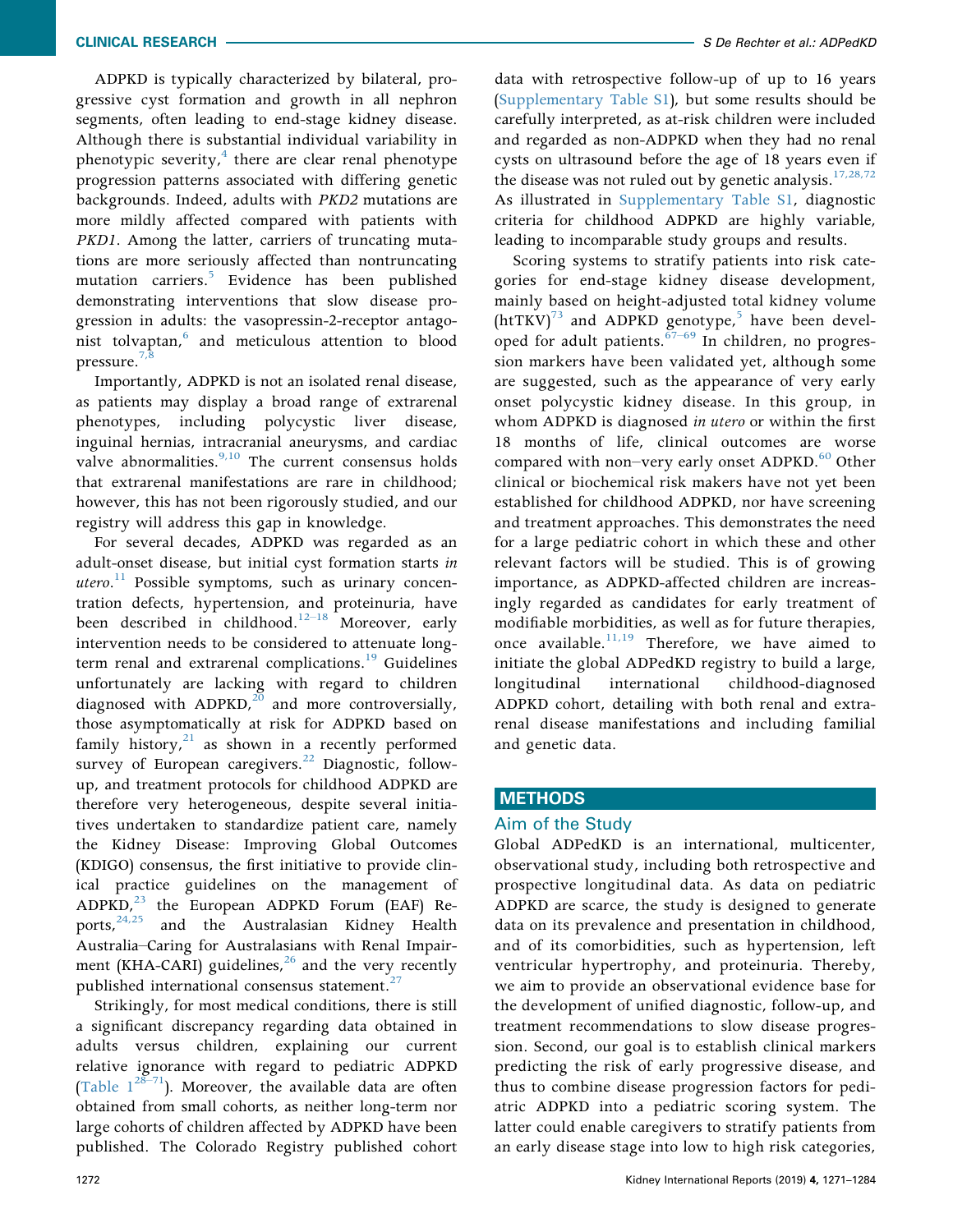<span id="page-2-0"></span>

| Table 1. Overview of the literature of adult versus pediatric ADPKD |  |  |  |
|---------------------------------------------------------------------|--|--|--|
|                                                                     |  |  |  |

| <b>Studied topic</b>                                                                                    | <b>Adult ADPKD</b>                                                                                                                                                                                                                                                                                                                                                                                                                                                                                                                                                                                                                                                                                                            | <b>Pediatric ADPKD</b>                                                                                                                                                                                                                                                                                                                                                                                                                                                                                                                                                                                                                                                                  |
|---------------------------------------------------------------------------------------------------------|-------------------------------------------------------------------------------------------------------------------------------------------------------------------------------------------------------------------------------------------------------------------------------------------------------------------------------------------------------------------------------------------------------------------------------------------------------------------------------------------------------------------------------------------------------------------------------------------------------------------------------------------------------------------------------------------------------------------------------|-----------------------------------------------------------------------------------------------------------------------------------------------------------------------------------------------------------------------------------------------------------------------------------------------------------------------------------------------------------------------------------------------------------------------------------------------------------------------------------------------------------------------------------------------------------------------------------------------------------------------------------------------------------------------------------------|
| Routine presymptomatic screening for<br>at-risk persons                                                 | Recommended <sup>25</sup>                                                                                                                                                                                                                                                                                                                                                                                                                                                                                                                                                                                                                                                                                                     | Not recommended, $25$ but polarized opinion among caregivers $22$                                                                                                                                                                                                                                                                                                                                                                                                                                                                                                                                                                                                                       |
| Diagnostic criteria                                                                                     | Renal ultrasound criteria <sup>28</sup>                                                                                                                                                                                                                                                                                                                                                                                                                                                                                                                                                                                                                                                                                       | Renal ultrasound criteria only applicable from the age of 15 yr <sup>28</sup>                                                                                                                                                                                                                                                                                                                                                                                                                                                                                                                                                                                                           |
| Prevalence                                                                                              | - 3.96/10,000 in Europe, $29$ ranging from 1:1100 to<br>$1:3058^{4}$<br>- 1:543 in the Seychelles (Indian Ocean) <sup>30</sup><br>$-1:400$ to 1:1000 in the United States <sup>31</sup><br>- 1:4033 in Japan <sup>32</sup>                                                                                                                                                                                                                                                                                                                                                                                                                                                                                                    | No reports                                                                                                                                                                                                                                                                                                                                                                                                                                                                                                                                                                                                                                                                              |
| Renal manifestations and<br>complications (frequency, % of<br>studied patients)                         | - Nephromegaly (100% <sup>33</sup> )<br>- ESKD $(50\%$ in 6th decade <sup>4</sup> )<br>- Hematuria $(42\%^{34})$<br>- Micro-albuminuria and proteinuria (19%-40% and 18%,<br>respectively $35,36$ )<br>- Urinary tract infections (60% <sup>37</sup> )<br>- Back, flank, or abdominal pain (27.5% <sup>38</sup> )<br>- Gastrointestinal symptoms (61.2% <sup>38</sup> )<br>- Nephrolithiasis (28% <sup>40</sup> )<br>- Decreased urinary concentrating ability (100% <sup>41</sup> )<br>- No reports on glomerular hyperfiltration<br>- Cyst infection (0.01 episode per patient per $yr^{45}$ )                                                                                                                              | - Nephromegaly (50% <sup>15</sup> )<br>- Accelerated renal growth (100% <sup>15</sup> )<br>- ESKD rare, decreased eGFR (<90 mL/min per 1.73 m <sup>2</sup> ;<br>$12\%$ <sup>16</sup> to 39% <sup>15</sup> )<br>- Hematuria (uncommon <sup>34</sup> )<br>- Micro-albuminuria and proteinuria (30%-48%<br>and $10\% - 23\%$ , respectively $15-17$ )<br>- Urinary tract infections (20% <sup>39</sup> )<br>- Back, flank or abdominal pain (21% <sup>39</sup> )<br>- Nephrolithiasis (uncommon $42,43$ )<br>- Decreased urinary concentrating ability (58% <sup>42,44</sup> )<br>- Glomerular hyperfiltration (18% <sup>46</sup> to 21% <sup>16</sup> )<br>- No reports on cyst infection |
| Extrarenal manifestations and<br>complications (frequency, % of<br>studied patients)                    | - Hepatic cysts $(85\% - 94\%^{4})$<br>- Hypertension before renal function decline (60%-75% <sup>49</sup> )<br>- LVH (50% in 40th decade <sup>51</sup> )<br>- Mitral valve prolapse (26% <sup>52</sup> )<br>- Intracranial arterial aneurysms (12.4% <sup>54</sup> )<br>- Inguinal/abdominal herniation (45% <sup>55</sup> )<br>- Common bile duct dilation (40% <sup>55</sup> )<br>- Pancreatic cysts (9%-36% <sup>55</sup> )<br>- Splenic cysts $(2.7\%^{4})$<br>- Diverticular disease (50%-83% in patients with ESKD <sup>55</sup> )<br>- Arachnoid cysts $(8\% - 12\%^{23})$<br>- Spinal meningeal cysts (1.7% <sup>23</sup> )<br>- Seminal vesicle cysts (40% <sup>23</sup> )<br>- Bronchiectasis (37% <sup>23</sup> ) | - Hepatic cysts (uncommon <sup>48</sup> )<br>- Hypertension before renal function decline (20% <sup>50</sup> )<br>- LVH (0% although significantly higher left ventricular<br>mass compared with controls <sup>53</sup> )<br>- Mitral valve prolapse (12% <sup>42</sup> )<br>- Intracranial arterial aneurysms (uncommon,<br>only case reports <sup>56,57</sup> )<br>- Inguinal/abdominal herniation (16% <sup>39</sup> )<br>- No reports on common bile duct dilation, pancreatic cysts, splenic<br>cysts, diverticular disease, arachnoid cysts, spinal meningeal<br>cysts, seminal vesicle cysts, bronchiectasis                                                                     |
| FDA-approved prognostic enrichment<br>biomarker                                                         | (ht)TKV since 2016 <sup>58</sup>                                                                                                                                                                                                                                                                                                                                                                                                                                                                                                                                                                                                                                                                                              | No reports                                                                                                                                                                                                                                                                                                                                                                                                                                                                                                                                                                                                                                                                              |
| Validated prognostic indicators                                                                         | PKD genotype <sup>5</sup><br>TK $V^{33}$                                                                                                                                                                                                                                                                                                                                                                                                                                                                                                                                                                                                                                                                                      | No reports                                                                                                                                                                                                                                                                                                                                                                                                                                                                                                                                                                                                                                                                              |
| Suggested prognostic indicators<br>(in bold those suggested in both<br>adult and pediatric populations) | Age, male sex, LBW, race, BMI, BSA, PKD genotype,<br>ciliopathy genes (e.g., <i>HNF1B</i> ), low RBF, <b>hypertension</b> ,<br>urologic events, chronic asymptomatic pyuria, presence of<br>hernia, TKV, (e)GFR, proteinuria, cholesterol, urinary<br>sodium excretion, <b>urine osmolality</b> , uric acid, thrombocyte<br>count, copeptin, plasma ADH, MCP-1, high caffeine intake,<br>high protein intake, low water intake and smoking <sup>4,59</sup>                                                                                                                                                                                                                                                                    | VEO ADPKD, 60-63 hypertension, 12-14,49,64 glomerular<br>hyperfiltration, <sup>46</sup> PKD genotype, 65,66 proteinuria, <sup>17</sup> urine<br>osmolality, <sup>44</sup> presentation at diagnosis (screening versus<br>symptoms), 15,63 and LVMI <sup>13</sup>                                                                                                                                                                                                                                                                                                                                                                                                                        |
| Patient stratification scoring systems<br>predicting disease progression                                | - PRO-PKD score, based on sex, PKD genotype, presence of<br>hypertension and/or urologic events $<$ 35 yr $67$<br>- Mayo Imaging Classification, based on htTKV range for age <sup>68</sup><br>- ADPKD Outcomes Model, based on a disease progression<br>equations for htTKV and eGFR <sup>69</sup>                                                                                                                                                                                                                                                                                                                                                                                                                           | No reports                                                                                                                                                                                                                                                                                                                                                                                                                                                                                                                                                                                                                                                                              |
| Evidence-based interventions to slow<br>down disease progression, currently<br>in clinical practice     | - Rigorous blood pressure control with ACEi <sup>7,8</sup><br>- Tolvaptan <sup>70</sup>                                                                                                                                                                                                                                                                                                                                                                                                                                                                                                                                                                                                                                       | ACEI if blood pressure > percentile 95 for age, sex, and height <sup>23</sup> ;<br>however, the only RCT performed in the pediatric cohort failed to<br>demonstrate a significant effect of ACEi on renal growth over the<br>5-yr study period <sup>71</sup>                                                                                                                                                                                                                                                                                                                                                                                                                            |

ACEi, angiotensin-converting-enzyme inhibitor; ADH, antidiuretic hormone; ADPKD, autosomal dominant polycystic kidney disease; ADPKD-OM, ADPKD Outcomes Model; BMI, body mass index; BSA, body surface area; (e)GFR, (estimated) glomerular filtration rate; ESKD, end-stage kidney disease; FDA, Food and Drug Administration; (ht)TKV, (height-adjusted) total kidney volume; LBW, low birth weight; LVH, left ventricular hypertrophy; MCP-1, monocyte chemoattractant protein 1; PRO-PKD, predicting renal outcomes in ADPKD; RBF, renal blood flow; RCT, randomized clinical trial; VEO, very early onset.

to determine the required intensity of follow-up and to select patients for potential future therapies. Particular attention will be paid to the initial presentation, prenatal and perinatal history, familial history, genetic analysis, and longitudinal evolution of renal function and volume. Finally, ADPedKD will generate a well-characterized cohort that will be available for epidemiologic studies in the future, and possibly lay the foundation for future clinical trial patient selection. The participation of major pediatric nephrology centers throughout Africa, Asia, Australia, Europe, North America, South America,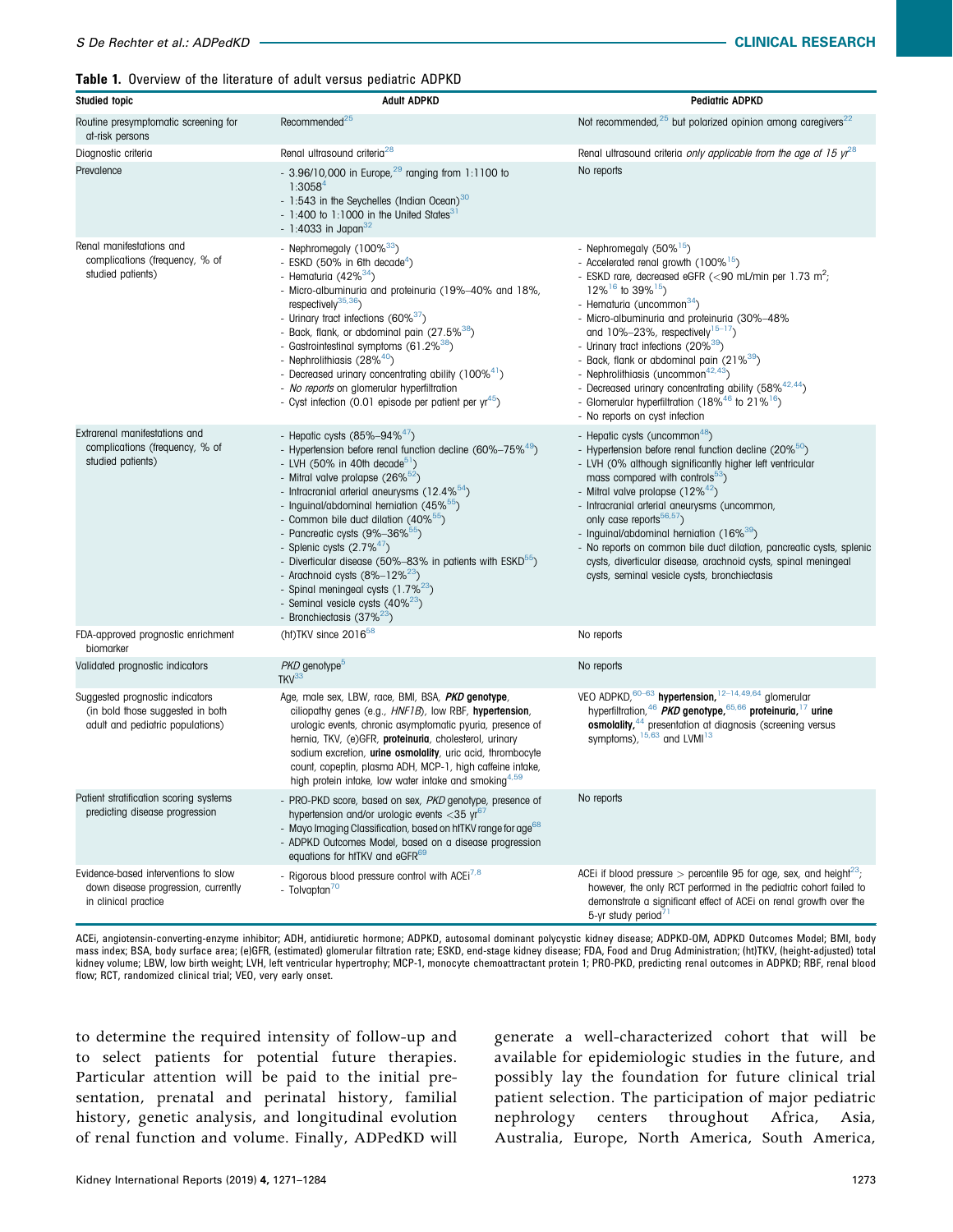and the United Kingdom will optimize patient enrollment and will expedite new knowledge transfer into clinical patient care, while harmonizing the quality of care for this patient group globally. The study is endorsed by University Hospitals Leuven, the Working Group of Inherited Kidney Diseases of the European Society of Pediatric Nephrology, the International Pediatric Nephrology Association, the Working Group of Inherited Kidney Diseases of the European Renal Association–European Dialysis and Transplant Association, and the European Reference Network for Rare Kidney Diseases. Furthermore, the members of the Executive Committee will engage with local pediatric nephrology communities via local organizations in the various international regions and jurisdictions. Another ongoing outreach effort is through the European ADPKD Forum, and the patient organizations PKD International (Switzerland) and PKD Foundation (United States).

#### Executive Committee

ADPedKD was initiated by UZ Leuven, Djalila Mekahli, and Max C. Liebau. The global ADPedKD platform was initiated and coordinated by UZ Leuven, Stéphanie De Rechter, and Djalila Mekahli. The Global Executive Committee will be responsible for the governance of global ADPedKD. The members are, in alphabetical order, Detlef Bockenhauer, Stéphanie De Rechter, Lisa M. Guay-Woodford, Max C. Liebau, Isaac Liu, Andrew J. Mallett, Djalila Mekahli, Franz Schaefer, L.C. Sylvestre, and Neveen A. Soliman. These members will also lead the Regional Operational Committees, in Africa (Neveen A. Soliman), Asia (Isaac Liu), Australia (Andrew J. Mallett), Europe (Stéphanie De Rechter, Franz Schaefer, Max C. Liebau, and Djalila Mekahli), North America (Lisa M. Guay-Woodford), South America (L.C. Sylvestre), and the United Kingdom (Detlef Bockenhauer) and coordinate the participation of patients and centers in their region. All the data will be protected and managed by the Executive Committee. Requests for data and/or research proposals will be handled by the Global Executive and Regional Operational Committees. Furthermore, each participating center is exclusively able to review the data from the corresponding site after request.

#### Characteristics of Participants

Patients eligible for inclusion are individuals diagnosed with ADPKD before the age of 19 years. Each pediatric center will have the option to include data from their patients who have transitioned to adult clinics. This "transitioned" cohort will allow us to optimize our analysis on long-term progression. The diagnosis is defined by the presence of at least 1 renal cyst with a

positive family history<sup>[74](#page-12-0)</sup> and/or a positive molecular assessment of the known ADPKD genes. Also, children diagnosed with the contiguous gene syndrome (TSC2- PKD1) will be included and studied as a subgroup. Patient inclusion is preceded by written informed consent of the patient and/or their parents or legal representatives, after approval of the study and the related study documents, including informed consent forms by the corresponding local ethics committee. Patients can be included only by their treating nephrologists and cannot participate directly in the registry without involvement of their treating clinician/s. The study has been reviewed and approved by the Ethics Committee of University Hospitals Leuven (S59638) as the leading center and confirmed by the local institutional review boards of all participating centers, including the lead centers in Africa, Asia, Australia, Europe, North America, South America, and the United Kingdom. The study is conducted according to the 2013 Declaration of Helsinki, the guidelines of Good Clinical Practice, and with all applicable regulatory requirements, including the recently enforced European Union General Data Protection Regulation.<sup>[75](#page-12-0)</sup>

### Design of the Study and Study Procedures

This global collaborative project is based on interoperable Web-based databases, comprising 7 regional and independent but uniformly organized chapters, each led by their own principal investigator, namely Africa, Asia, Australia, Europe, North America, South America, and the United Kingdom. After signing the informed consent forms, patients' data are pseudonymously entered by the patient's caregiver and/or his or her team member(s) in the Web-based database, accessible via [https://www.adpedkd.org/.](https://www.adpedkd.org/) Local investigators are able to access the ADPedKD Web site at any time for the following purposes: entering and editing data, posing questions, and accessing center enrollment overview. Also, the Downloads section of the Web site gives access to all study-related documents, including a handbook, patient information, and informed consent forms sorted per language for all participating countries and the complete study protocol and ethics committee statement. Currently, we already have 11 languages available (Dutch, English, French [Belgium], French [France], German, Italian, Polish, Portuguese, Romanian, Serbian, and Turkish).

Africa, Asia, and Europe share 1 common database. Its data entry section is secured by restriction to a personal username and password for each investigator. Moreover, the use of Secure Sockets Layer encrypted-connections ensure data protection. Only the responsible local study site is able to identify their own included subjects based on the identification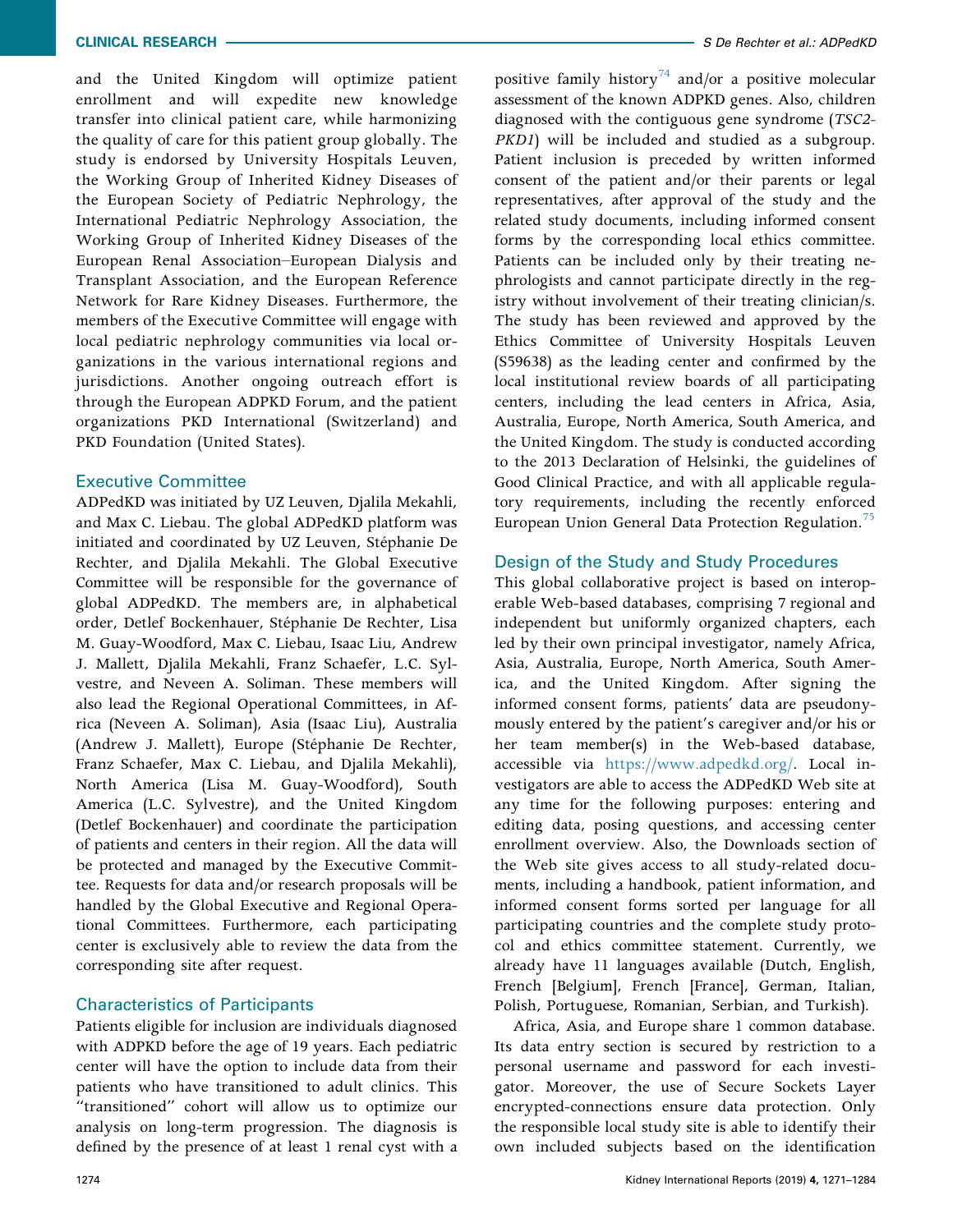<span id="page-4-0"></span>

Figure 1. ADPedKD study design. ICF, informed consent form.

pseudonym, and this will be protected from disclosure as described in both the research protocol and informed consent forms. Therefore, participating centers are exclusively able to review and/or modify data of patients from the corresponding site and are responsible for data protection. To ensure the highest levels of data quality, the online case report forms require mandatory inclusion of key variables and include automated entry checks based on predefined plausibility ranges. Moreover, wherever possible, values are calculated and updated automatically. For instance: body mass index, weight standard deviation score, height SD score, and body mass index SD score are calculated automatically after entry of weight and height, based on the World Health Organization reference standards, as these can be applied to all children regardless of ethnicity, socioeconomic status, or type of feeding.<sup>[76](#page-12-0)</sup> Also, in case of different standard units, laboratory results are converted automatically. By these precautions, the risk of data entry errors or incomplete data is minimized. Next, data entries will be randomly reviewed, during regular interim analyses and for outlying values, a query will be sent to the local investigators.

Data acquisition (Figure 1) is subdivided into 3 sections: basic data, visits (initial and follow-up), and study termination ([Table 2](#page-5-0)).

Australia and the United Kingdom have their separate source databases, namely Australasian Registry of Rare and genetic Kidney disease and National Registry of Rare Kidney Diseases, which are accessible via [www.](http://www.adpedkd.org) [adpedkd.org](http://www.adpedkd.org) or directly via [www.kidgen.org.au](http://www.kidgen.org.au) and [http://rarerenal.org/rare-disease-groups/adpkd-rdg/,](http://rarerenal.org/rare-disease-groups/adpkd-rdg/) respectively. These databases have a fully interoperable data structure with the ADPedKD database, including a uniform dataset. The Australasian Registry of Rare and genetic Kidney disease is embedded within the local KidGen Collaborative, and its Web site launch will occur within the coming months. It is designed to be a "node" of as well as interact with other global registry efforts. In North America, the ADPedKD Registry will be implemented under the auspices of the National Institutes of Health–funded Hepato-Renal Fibrocystic Disease database.<sup>[77](#page-12-0)</sup>

Currently, the data are stored on a secure server, managed in Köln, Germany, for the European, Asian, African, and South American data. The National Registry of Rare Kidney Diseases (United Kingdom), United States, and Australia have their own secure data storage arrangements that have been established for this registry and other related registries, for example, the ARPKD Database (United States).

Depending on the participating center, we expect the number of children enrolled per center to range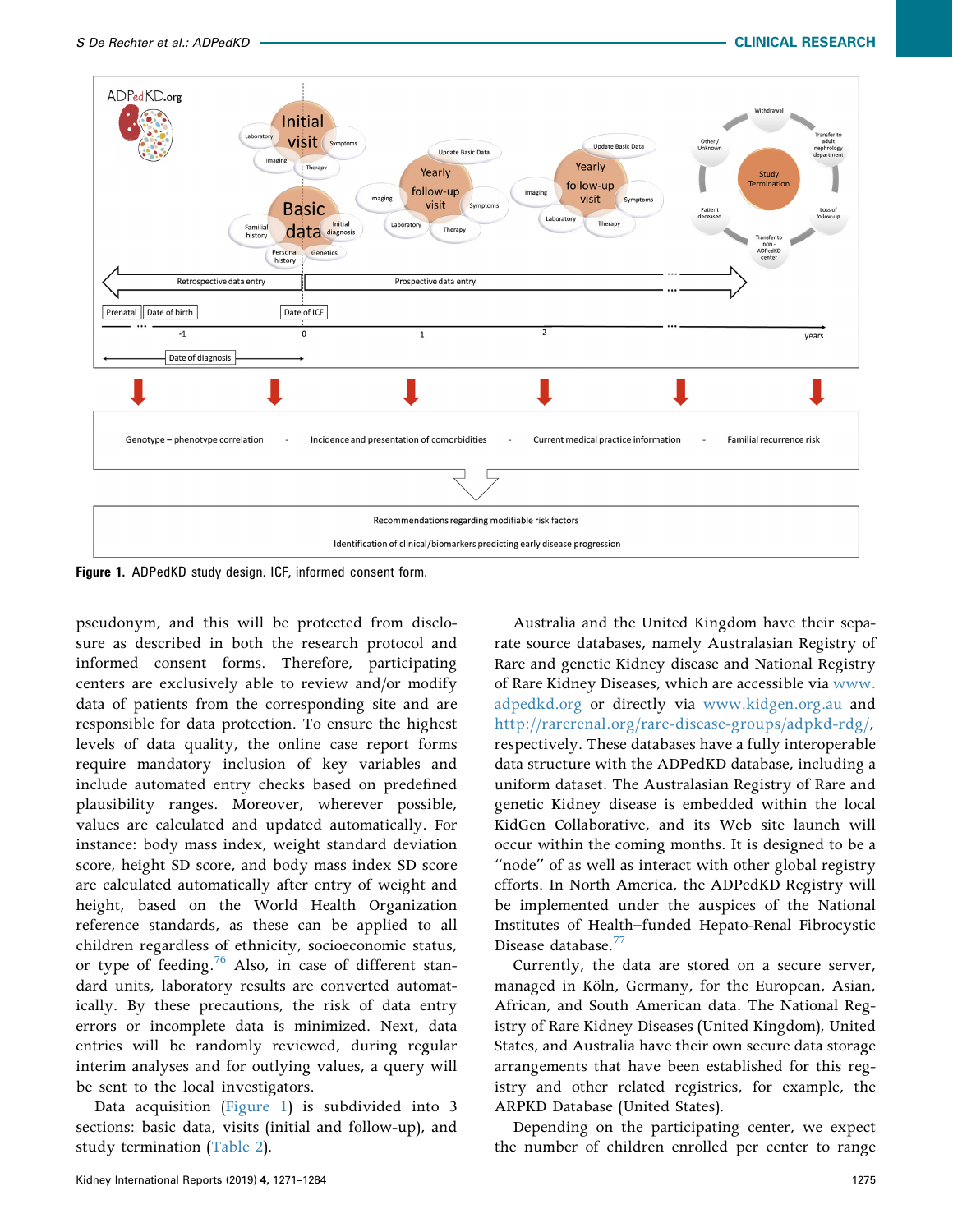<span id="page-5-0"></span>Table 2. Overview of data captured in ADPedKD, including ADPedKD Australia (via Australasian Registry of Rare and Genetic Kidney disease), ADPKD North America (via Hepatorenal Fibrocystic Diseases [HRFD] Database) and ADPKD UK (via National Registry of Rare Kidney Diseases)

| Basic data                                                                                                                                                                                                                                                                                                                             |
|----------------------------------------------------------------------------------------------------------------------------------------------------------------------------------------------------------------------------------------------------------------------------------------------------------------------------------------|
| 1. Personal information (date of informed consent, date of<br>birth, sex, date of diagnosis, and initial presentation)<br>Information on pre- and perinatal periods<br>2.<br>Initial diagnosis<br>3.<br>4. Genetic information<br>5. Family history<br>Initial visit/follow-up visits                                                  |
| 1. Patient's status: baseline evaluation, including biometry<br>Renal manifestations, including imaging<br>2.<br>3. Extrarenal manifestations (CV, CNS, eye, other)<br>Laboratory values (from both blood and urine samples)<br>4.<br>Medication<br>5<br>6. Therapies, apart from medication, including RRT<br>7. Further developments |
| Study termination                                                                                                                                                                                                                                                                                                                      |
| Reason for termination:<br>- Transfer to a center not participating in ADPedKD<br>- Transfer to an adult nephrology department<br>- Withdrawal of informed consent<br>- Loss of follow-up<br>- Patient deceased<br>- Other<br>- Unknown                                                                                                |

ADPKD, autosomal dominant polycystic kidney disease; CNS, central nervous system; CV, cardiovascular; RRT, renal replacement therapy.

from a minimum of 10 to a maximum of 100, although this is an open registry with no formal maximal number of centers and patients. The anticipated sample size is 2000 patients.

# Basic Data

Personal information on the pre- and perinatal period, the initial diagnosis, genetic information, and a detailed family history are documented [\(Figure 1,](#page-4-0) Table 2). The latter includes a questionnaire on family history of tuberous sclerosis complex, diabetes mellitus, intracranial aneurysm, gout, colon diverticulosis, heart valvular defects, liver cyst(s), pancreatic cyst(s), and kidney cyst(s) other than caused by ADPKD. Moreover, for all known affected family members, including children already included in ADPedKD (e.g., siblings or cousins) the age at diagnosis, age at end-stage kidney disease (if applicable), and abdominal imaging results are queried. This enables characterization of family phenotypes in detail.

# Initial Visit/Follow-up Visits

After completion of the baseline data collection, data can be entered in the "visits" section, starting with the initial visit and further visits, which are suggested to be annual [\(Figure 1](#page-4-0), Table 2). The latter is generated for the registration of clinical, radiologic, laboratory, and other findings of the different organ systems possibly

affected in ADPKD (kidney, liver, cardiovascular, neurologic, eye, and others), apart from general information, including biometry (weight, height, blood pressure, heart rate, and Tanner staging<sup>[78](#page-13-0)</sup>). The patient's medication, even if not directly related to ADPKD, is entered, including dosing and duration. Other therapeutic interventions, such as cyst fenestration, dialysis, nephrectomy, renal transplantation, or other urological/surgical procedure, are noted with date, indication, and possible complications. An identical questionnaire is then available for all follow-up visits, to provide data on the clinical course in both a retrospective and prospective manner. For each visit, an open field box is provided at the end of this visit's section, to add user-defined comments: any further symptoms, performed diagnostic procedures, or other developments.

# Study Termination

In case the study is terminated, date and reason for this will be entered [\(Figure 1,](#page-4-0) Table 2). The patient might have future follow-up in a pediatric nephrology center not participating in ADPedKD, transition to adult nephrology care, it might be the patient's wish to withdraw his or her informed consent, the patient might be deceased, or the patient might be lost to follow-up for another or unknown reason. In case of transfer to adult nephrology departments, the local site is asked to engage with the future center and provide contact with the adult nephrologist. Also, if patients subsequently participate in an adult ADPKD registry, the registry's name and the patient's registry ID will be requested. As several registries for adult ADPKD data are ongoing, we have added a specific item "termination of the study" in case of transfer to adult nephrology programs. The local site is asked to fill in the future center, the contact of the nephrologist, and if the patients will participate in an adult ADPKD registry, the registry's name and the patient's registry ID will be requested. This approach will allow us to trace the patient in the future and to merge registry data in collaboration with the adult nephrologist community. We note that the National Registry of Rare Kidney Diseases and Australasian Registry of Rare and Genetic Kidney disease initiatives include patients from all the ages on a national basis and it will be easier to track their course in the same database.

Importantly, in case of a transfer to another pediatric nephrology center participating in ADPedKD, the patient is not terminating the study. The local study site then informs the destination center about the transfer by filling in a transfer form available in this patient's data entry section. The destination center can accept or decline the transfer, and in case of acceptance, the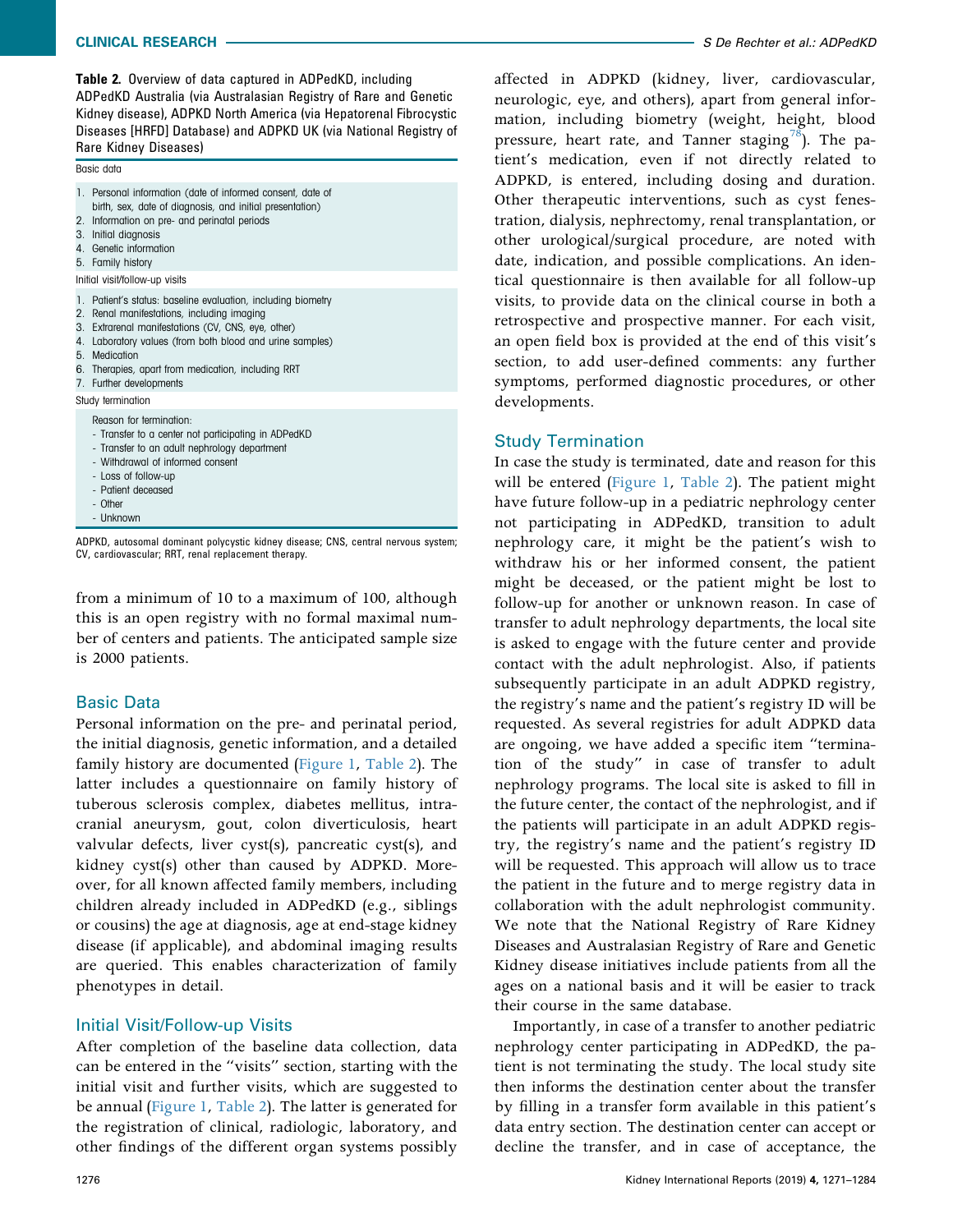patient's data will be completely transferred to the new center, and the patient will "disappear" from the first site. A detailed overview of all collected data is given in the Supplementary Material.

### Statistical Analysis

Initially, we will perform a descriptive analysis, including the calculation of relative and absolute frequencies for binary/categorical variables and of mean, SD, median, interquartile range, minimum, and maximum for the continuous variables. Further longitudinal data regarding outcomes of markers of renal function, renal size and volume, and cardiovascular morbidity will be analyzed using appropriate statistical methods, such as mixed modeling. Missing data will be handled by means of multiple imputation. Also, the aspect of multiple testing and potential sources of bias will be examined and considered in all analyses. If required, the distribution of variables will be normalized by appropriate transformation. Methods will also include multivariable adjusted linear and logistic regression analysis for cross-sectional data, and linear regression and proportional hazards regression for longitudinal data. Stepwise regression procedures (P value for entry and removal set at 0.15) will be applied to identify potential important covariables. We will search for optimized discrimination limits for predictive baseline factors by maximizing Youden's index.

# **DISCUSSION**

The global ADPedKD initiative aims to remedy the current paucity of information regarding pediatric ADPKD, especially from regions other than Europe and the United States ([Table 1](#page-2-0), [Supplementary Table S1\)](#page-0-0). Patient registries are well-recognized tools to advance epidemiological characterization of patient cohorts and to evaluate clinical therapies.<sup>79</sup> Future analyses of the ADPedKD Registry will be conducted to increase the understanding of disease progression from early disease stages. Data gathered during the follow-up period will be collected from clinicians worldwide and will be valuable to help describe childhood ADPKD prevalence, presentation, progression, and current management and its effect on the disease history (e.g., strict versus standard blood pressure control) and patient outcomes. Initial focus will be placed on undertaking a descriptive analysis of the dataset, once enrollment reaches 1000 patients. These initial cross-sectional analyses will focus on the prevalence of renal and extrarenal disease manifestations, the current practices in different regions of the world regarding monitoring and treatment. For this, data at inclusion, including sonomorphological markers, family history, and

genetics, will be analyzed. The documented prevalence might be different from adult ADPKD prevalence, given the controversy about testing for disease presence in minors<sup>22</sup> and the fact that the ADPKD diagnosis in children might have different origins: by coincidence via ultrasound for another reason, or by a presenting symptom such as a urinary tract infection, hematuria, or bedwetting. $44$  Also, children might be diagnosed prenatally, and in some cases because of screening by means of renal ultrasound or genetic analysis of the ADPKD genes on parental request. Moreover, diagnosis of the disease and its different renal and extrarenal manifestations might be region-specific, as this is dependent on patients' and caregivers' awareness, availability of resources, and organization of health care. $80$  These will be important confounders in our analysis of region-specific differences and their effects on outcomes.

Longer term, we will focus on longitudinal data to assess disease progression and evaluate risk factors that distinguish slow versus rapid disease progression. These analyses will facilitate appropriate patient selection for future clinical trials. As part of these analyses, we will assess whether hypertension of varying grades and other possible disease features, such as proteinuria and left ventricular hypertrophy, should be regarded as modifiable risk factors, early treatment of which can slow disease progression. Moreover, the registry will provide us with the current clinical practice regarding monitoring of hypertension and its treatment, including the most recommended drug class for this indication, namely angiotensin-convertingenzyme inhibitors. As the only randomized controlled trial evaluating the use of angiotensin-convertingenzyme inhibitors in pediatric ADPKD in a limited number of children did not show a treatment benefit over a 5-year follow-up period,<sup>[71](#page-12-0)</sup> we will evaluate angiotensin-converting-enzyme inhibitor use versus other antihypertensive drug classes and its effect on renal volume and function from the registry's observational data. We will also be able to compare outcomes of children with low blood pressure  $(\leq 50$ th percentile for age, sex, and height<sup>[23](#page-11-0)</sup>) versus standard blood pressure ( $\leq$ 95th percentile for age, sex, and height<sup>23</sup>) regardless of treatment, as this might be more relevant than antihypertensive treatment intensity, as shown in adults with ADPKD in the secondary analysis of HALT PKD Study  $A$ .<sup>[81](#page-13-0)</sup> Importantly, by these means, we will generate data not only from centers already involved in ADPKD research, but from nephrology centers worldwide.

Currently, we already have 379 patients registered from 30 different centers. Another 41 centers are currently in the preenrollment phase [\(Figure 2\)](#page-7-0).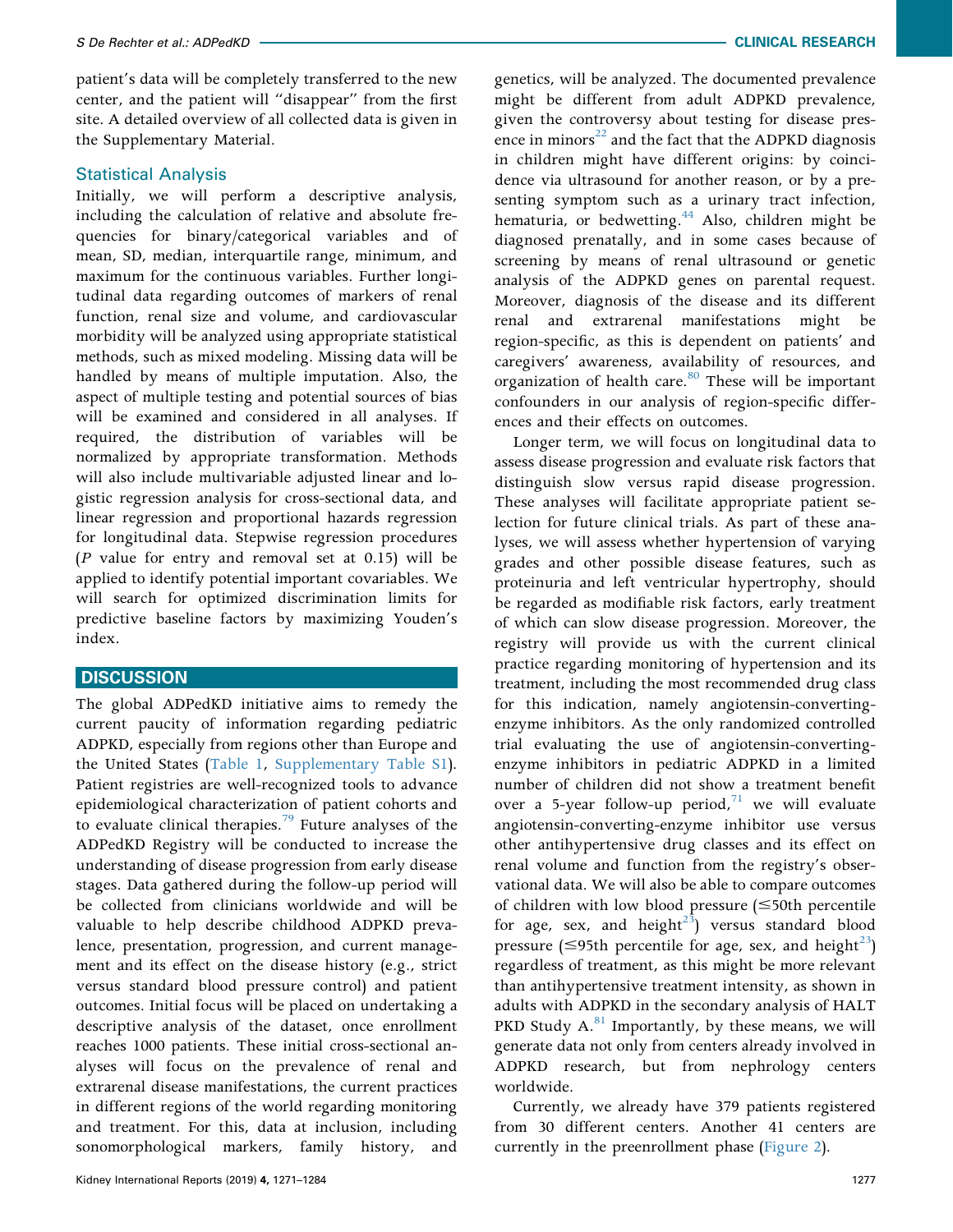<span id="page-7-0"></span>

Figure 2. ADPedKD participating centers. Because inclusion of new centers is continuously growing, we mentioned the last date of production.

The strengths of this study are (i) the focus on an ADPKD cohort diagnosed during childhood, representing the earliest disease stages; (ii) the unique global collaboration established, with coverage of patients with ADPKD from infancy to young adulthood at pediatric nephrology centers around the world; (iii) the inclusion of diverse sociodemographic backgrounds; and (iv) the possibility to characterize family phenotypes, based on data from both pediatric patients with ADPKD and their (adult) relatives.

However, we recognize the inevitable possibility of selection bias. We will not be able to include

information on undiagnosed children at risk for ADPKD, or on pregnancies terminated for ADPKD. Although the latter occurs only rarely in our experience, we have no incidence reported in the literature. According to a recent patient survey, 17% of patients with ADPKD with chronic kidney disease and 18% of patients with ADPKD with end-stage kidney disease would consider prenatal diagnosis or termination of pregnancy for ADPKD.<sup>[82](#page-13-0)</sup> Such selection bias may impact data analysis validity; however, given the paucity of data about childhood ADPKD, we accept this potential limitation and believe it to be outweighed by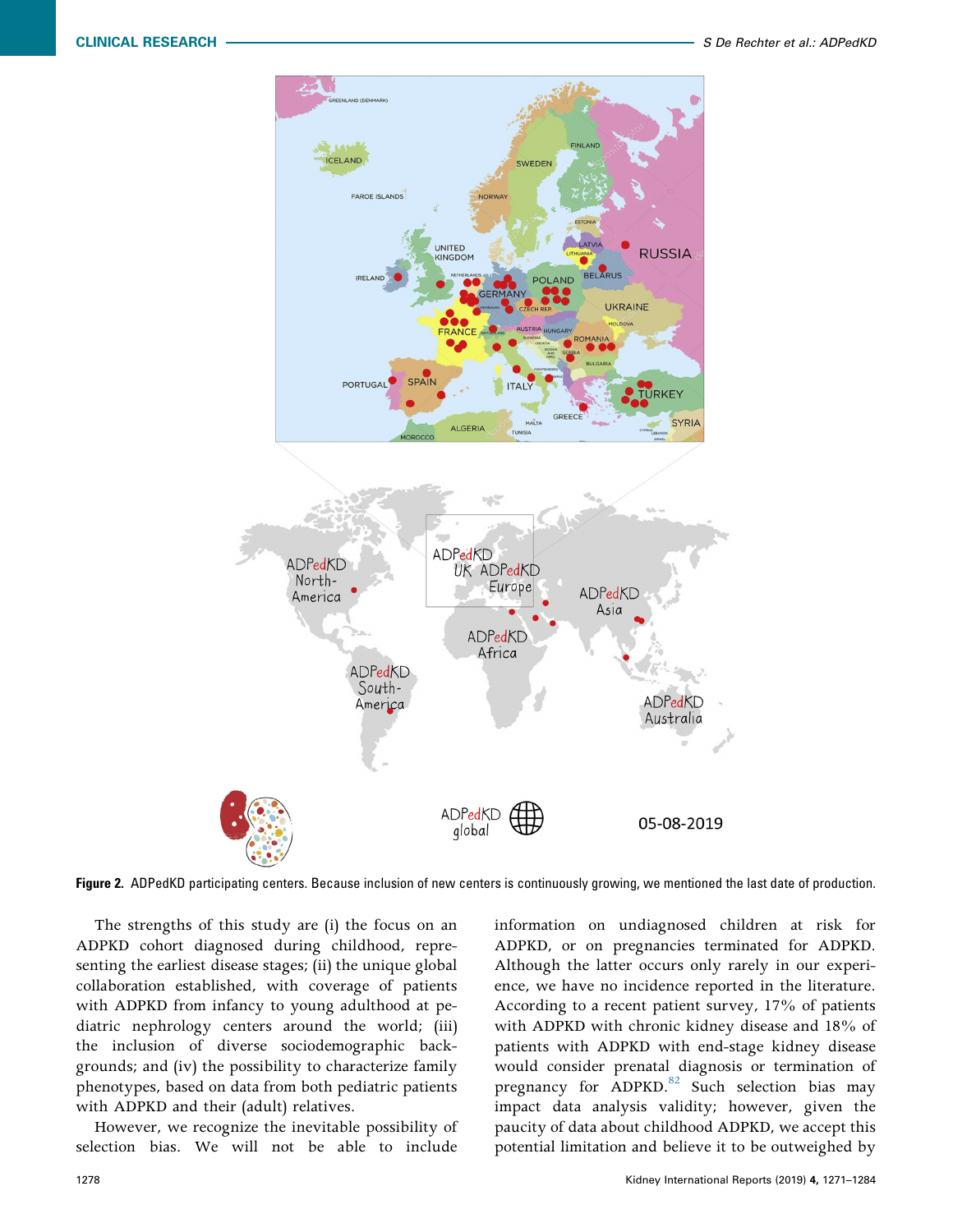the numerous potential benefits inherent with such an initiative and approach. The immediate goal of ADPedKD is to describe current clinical practices and to analyze the patient population that is already under care in reference centers and tertiary hospitals. Although this approach might bias the cohort toward more severe cases, the lack of a validated approach for screening asymptomatic at-risk offspring suggests that this limitation is identifiable but unable to be minimized at present without clearer understanding more broadly of ADPKD in the pediatric age group. Moreover, ADPedKD, like any registry study, will be limited by the use of real-life clinical data resulting in missing, incomplete, or inaccurate data entry, even despite the established automated plausibility checks. This is especially true for retrospectively entered data. Also, laboratory and molecular investigations are performed using multiple techniques. Finally, entering data is labor intensive and time-consuming, jeopardizing the completeness of reporting. Based on our beta-testing, completion of the case report form requires approximately 1 hour per patient visit, with some variation introduced by differences in how patient data are stored at each referral center storage. Going forward, we expect that with the global transition to electronic health records, data entry increasingly will be automated; however, funding will be sought to support centers with data entry.

In summary, the global ADPedKD registry aims to establish a large longitudinal pediatric ADPKD cohort, which will be jointly evaluated by the partners of the global ADPedPKD consortium.

# APPENDIX

# Members of the ADPedKD Consortium (alphabetically ordered)

P. Adamczyk (Department of Pediatrics, Zabrze, Poland), N. Akinci (Sariyer (SISLI) Hamidiye Etfal Research and Education Hospital, Istanbul, Turkey), H. Alpay (Marmara University, School of Medicine, Division of Pediatric Nephrology, Istanbul, Turkey), C. \_ Ardelean (Timisoara Children Hospital, Timisoara, Romania), N. Ayasreh (Fundacio Puigvert, Barcelona, Spain), Z. Aydin (Ankara University of Health Sciences, Child Health and Disease, Ankara, Turkey), A. Bael (Koningin Paola Kinderziekenhuis Antwerpen, Belgium), V. Baudouin (Hopital Robert-Debré, APHP, Paris, France), U.S. Bayrakci (Ankara University of Health Sciences, Child Health and Disease, Ankara, Turkey), A. Bensman (Pediatric Nephrology Necker Hospital, Paris, France), H. Bialkevich (National Center for Pediatric Nephrology & RRT, 2nd City Childrens Clin Hosp, Minsk, Republic of Belarus), A. Biebuyck (Pediatric Nephrology Necker Hospital, Paris, France),

O. Boyer (Pediatric Nephrology Necker Hospital, Paris, France), O. Bjanid (Department of Pediatrics, Zabrze, Poland), O. Boyer (Pediatric Nephrology Necker Hospital, Paris, France), A. Bryłka (Department of Pediatrics, Zabrze, Poland), S. Çalışkan (Istanbul Cerrahpasa Faculty of Medicine, Turkey), A. Cambier (Hopital Robert-Debré, APHP, Paris, France), A. Camelio (CHU de Besançon, France), V. Carbone (Pediatric Nephrology Unit Bari, Italy), M. Charbit (Pediatric Nephrology Necker Hospital, Paris, France), B. Chiodini (HUDERF, Brussels, Belgium), A. Chirita (Timisoara Children Hospital, Timisoara, Romania), N. Çiçek (Marmara University, School of Medicine, Division of Pediatric Nephrology, Istanbul, Turkey), R. Cerkaus- \_ kiene (Vilnius, Lithuania), L. Collard (CHR La Citadelle, Liège, Belgium), M. Conceiçao (Centro Materno Infantil do Norte, Centro Hospitalar do Porto, Portugal), I. Constantinescu (Fundeni Clinical Institute, Bucharest, Romania), A. Couderc (Hopital Robert-Debré, APHP, Paris, France), B. Crapella (Fondazione IRCCS Ca' Granda - Pediatric Nephrology Dialysis and Transplant Unit, Milano, Italy), M. Cvetkovic (University Children's Hospital Belgrade, Serbia), B. Dima (Cliniques de l'Europe - Hôpital Sainte Elisabeth, Brussels, Belgium), F. Diomeda (Pediatric Nephrology Unit Bari, Italy), M. Docx (Koningin Paola Kinderziekenhuis Antwerpen, Belgium), N. Dolan (Our Lady's Children's Hospital, Dublin, Ireland), C. Dossier (Hôpital Robert-Debré, APHP, Paris, France), D. Drozdz (Pediatric Nephrology and Hypertension Jagiellonian University Medical College of Cracow, Cracow, Poland), J. Drube (Hannover Medical School, Hannover, Germany), O. Dunand (Pediatric Nephrology Unit St Denis, France), P. Dusan (University Children's Hospital Belgrade, Serbia), L.A. Eid (Pediatric Nephrology Department Dubai Hospital, Dubai, United Arab Emirates), F. Emma (Bambino Gesu Children's Hospital, Rome, Italy), M. Espino Hernandez (Hospital Infantil 12 de Octubre Madrid, Madrid, Spain), M. Fila (CHU Arnaud de Villeneuve, Montpellier, France), M. Furlano (Fundacio Puigvert, Barcelona, Spain), M. Gafencu (Timisoara Children Hospital, Timisoara, Romania), MS. Ghuysen (CHU Liège, Belgium), M. Giani (Fondazione IRCCS Ca' Granda - Pediatric Nephrology Dialysis and Transplant Unit, Milano, Italy), M. Giordano (Pediatric Nephrology Unit, Bari, Italy), I. Girisgen (Pamukkale University Medical Faculty Department of Pediatric Nephrology, Denizli, Turkey), N. Godefroid (Cliniques Universitaires Saint-Luc, Brussels, Belgium), A. Godron-Dubrasquet (Bordeaux University Children's Hospital, France), I. Gojkovic (University Children's Hospital Belgrade, Serbia), E. Gonzalez (Children's University Hospital, Geneva, Switzerland), I Gökçe (Marmara University, School of Medicine, Division of Pediatric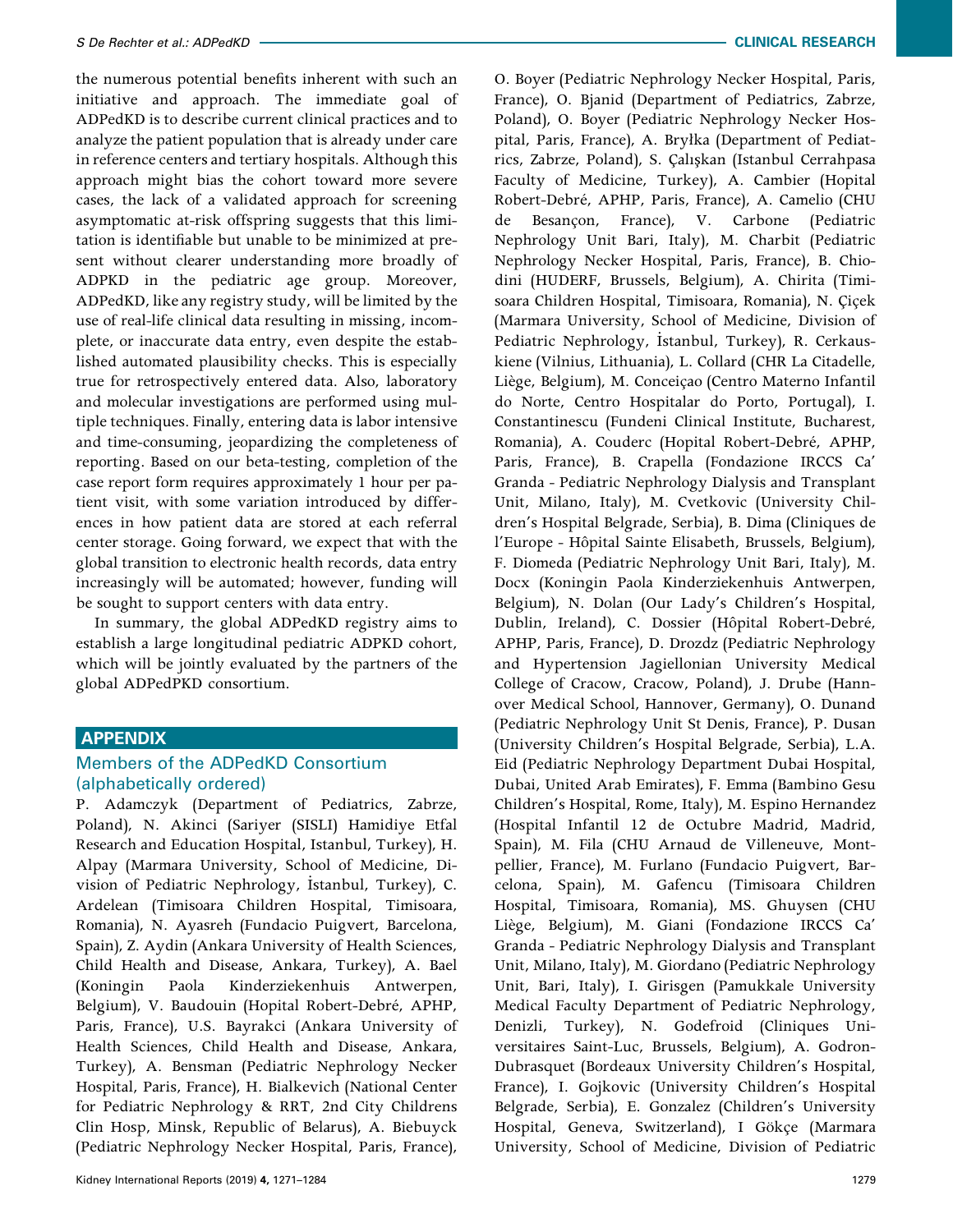Nephrology, Istanbul, Turkey), JW. Groothoff (Emma \_ Children's Hospital, Amsterdam, The Netherlands), S. Guarino (Università degli Studi della Campania Luigi Vanvitelli, Caserta, Italy), A. Guffens (CHC clinique de l'Espérence, Montegnée, Belgium), P. Hansen (CHU Tivoli, La Louvière, Belgium), J. Harambat (Bordeaux University Children's Hospital, France), S. Haumann (Universitätsklinikum Köln, Germany), G. He (Foshan Women and Children Hospital, Foshan City, China), L. Heidet (Pediatric Nephrology Necker Hospital, Paris, France), R. Helmy (Kasr Al Ainy School of Medicine, Cairo University, Cairo, Egypt), F. Hemery (CHU Arnaud de Villeneuve, Montpellier, France), N. Hooman (Aliasghar Clinical Research Development Unit, Iran University of Medical Sciences, Tehran, Iran), B. llanas (Bordeaux University Children's Hospital, France), A. Jankauskiene (Vilnius, Lithuania), P. Janssens (University Hospital Brussels, Brussels, Belgium), S. Karamaria (UZ Gent, Belgium), I. Kazyra (National Center for Pediatric Nephrology & RRT, 2nd City Childrens Clin Hosp, Minsk, Republic of Belarus), J. Koenig (University Hospital Muenster, Germany), S. Krid (Pediatric Nephrology Necker Hospital, Paris, France), P. Krug (Pediatric Nephrology Necker Hospital, Paris, France), V. Kwon (Hopital Robert-Debré, APHP, Paris, France), A. La Manna (Università degli Studi della Campania Luigi Vanvitelli, Caserta, Italy), V. Leroy (Pediatric Nephrology Unit St Denis, France), M. Litwin (The Children's Memorial Health Institute, Warsaw, Poland), J. Lombet (CHR Citadelle, Liège, Belgium), G. Longo (Pediatric Nephrology, Dialysis and Transplant Unit-Hospital University of Padova, Italy), AC. Lungu (Fundeni Clinical Institute, Bucharest, Romania), A. Mallawaarachchi (Garvan Institute; Royal Prince Alfred Hospital; and KidGen), A. Marin (Fundeni Clinical Institute, Bucharest, Romania), P. Marzuillo (Università degli Studi della Campania Luigi Vanvitelli, Caserta, Italy), L. Massella (Bambino Gesu Children's Hospital, Rome, Italy), A. Mastrangelo (Fondazione IRCCS Ca' Granda - Pediatric Nephrology Dialysis and Transplant Unit, Milano, Italy), H. McCarthy (Childrens Hospital Westmead and Sydney Children's Hospital; and KidGen), M. Miklaszewska (Pediatric Nephrology and Hypertension Jagiellonian University Medical College of Cracow, Cracow, Poland), A. Moczulska (Pediatric Nephrology and Hypertension Jagiellonian University Medical College of Cracow, Cracow, Poland), G. Montini (Fondazione IRCCS Ca' Granda - Pediatric Nephrology Dialysis and Transplant Unit, Milano, Italy), A. Morawiec-Knysak (Department of Pediatrics, Zabrze, Poland), D. Morin (CHU Arnaud de Villeneuve, Montpellier, France), L. Murer (Pediatric Nephrology, Dialysis and Transplant Unit-Hospital University of Padova, Italy), I. Negru (Fundeni Clinical

Institute, Bucharest, Romania), F. Nobili (CHU de Besançon, France), L. Obrycki (The Children's Memorial Health Institute, Warsaw, Poland), H. Otoukesh (Aliasghar Clinical Research Development Unit, Iran University of Medical Sciences, Tehran, Iran), S. Özcan (Istanbul Cerrahpasa Faculty of Medicine, Turkey), L. Pape (Hannover Medical School, Hannover, Germany), S. Papizh (Research & Clinical Institute for Pediatrics, Pirogov Russian Nat. Res. Med. Uni, Moscow, Russian Federation), P. Parvex (Children's University Hospital Geneva, Switzerland), M. Pawlak-Bratkowska (Polish Mother's Memorial Hospital Research Institute, Lodz, Poland), L. Prikhodina (Research & Clinical Institute for Pediatrics, Pirogov Russian Nat. Res. Med. Uni., Moscow, Russian Federation), A. Prytula (UZ Gent, Belgium), C. Quinlan (RCH Melbourne and KidGen), A. Raes (UZ Gent, Belgium), B. Ranchin (Hôpital Femme Mère Enfant, Bron, France), N. Ranguelov (Cliniques Universitaires Saint-Luc, Brussels, Belgium), R. Repeckiene (Vilnius, Lithuania), C. Ronit (Clinique Pédiatrique du Centre Hospitalier de Luxembourg, Luxembourg), R. Salomon (Pediatric Nephrology Necker Hospital, Paris, France), R. Santagelo (Pediatric Nephrology Unit Bari, Italy), SK. Saygılı (Istanbul Cerrahpasa Faculty of Medicine, Turkey), S. Schaefer (Division of Pediatric Nephrology Center for Pediatrics & Adolescent, Heidelberg, Germany), M. Schreuder (Radboudumc Amalia Children's Hospital, Nijmegen, the Netherlands), T. Schurmans (CHU Charleroi, Belgium), T. Seeman (Charles University in Prague and Motol University Hospital, Prague, Czech Republic), N. Segers (Koningin Paola Kinderziekenhuis Antwerpen, Belgium), M. Sinha (Evelina London Children's Hospital, London, UK), E. Snauwaert (UZ Gent, Belgium), B. Spasojevic (University Children's Hospital Belgrade, Serbia), S. Stabouli (Department of Pediatrics, Aristotle University of Thessaloniki, Thessaloniki, Greece), C. Stoica (Fundeni Clinical Institute, Bucharest, Romania), R. Stroescu (Timisoara Children Hospital, Timisoara, Romania), E. Szczepanik (Polish Mother's Memorial Hospital Research Institute, Lodz, Poland), M. Szczepańska (Department of Pediatrics, Zabrze, Poland), K. Taranta-Janusz (Department of Pediatrics and Nephrology, Bialystok, Poland), A. Teixeira (Centro Materno Infantil do Norte, Centro Hospitalar do Porto, Porto, Portugal), J. Thumfart (Berlin Charité Universitätsmedizin, Berlin, Germany), M. Tkaczyk (Polish Mother's Memorial Hospital Research Institute, Lodz, Poland), R. Torra (Fundacio Puigvert, Barcelona, Spain), D. Torres (Pediatric Nephrology Unit Bari, Italy), N. Tram (CHU Charleroi, Belgium), B. Utsch (Department of Paediatrics, Herford Hospital, Germany), J. Vande Walle (UZ Gent, Belgium), R. Vieux (CHU de Besançon, France), R. Vitkevic (Vilnius,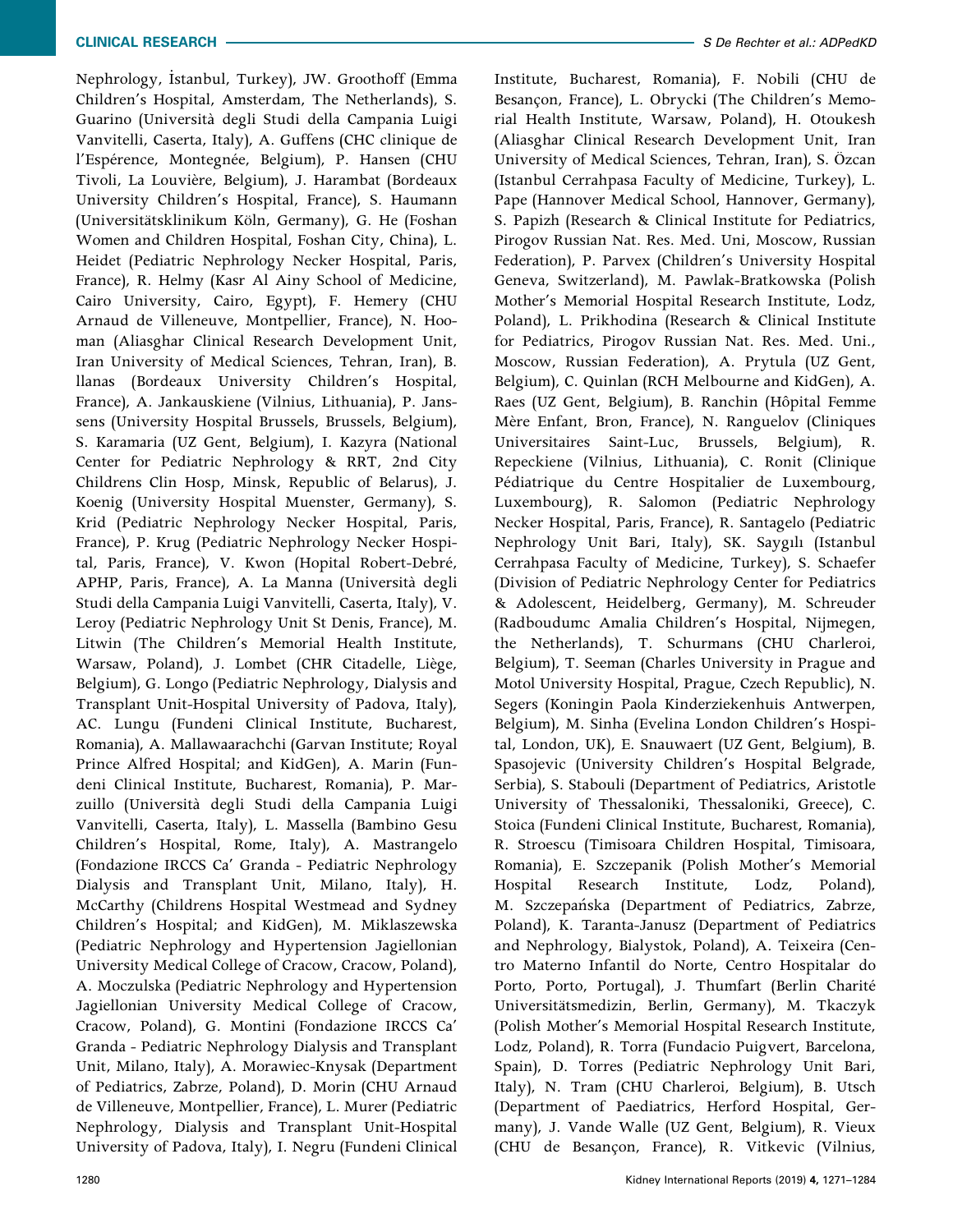<span id="page-10-0"></span>Lithuania), A. Wilhelm-Bals (Children's University Hospital Geneva, Switzerland), E. Wühl (Division of Pediatric Nephrology, Center for Pediatrics & Adolescent, Heidelberg, Germany), Z.Y. Yildirim (Istanbul University, Faculty of Medicine, Pediatric Nephrology Department, Istanbul, Turkey), S. Yüksel (Pamukkale University Medical Faculty, Department of Pediatric Nephrology, Denizli, Turkey), and K. Zachwieja (Pediatric Nephrology and Hypertension, Jagiellonian University Medical College of Cracow, Cracow, Poland).

#### **DISCLOSURE**

All the authors declared no competing interests.

# ACKNOWLEDGMENTS

Patient inclusion is preceded by informed consent of the patient and/or his or her parents or legal representatives, after approval of the study by a corresponding local ethics committee. The registry study protocol and patient informed consent forms have been reviewed and approved by the Ethics Committee of University Hospitals Leuven (S59638). The study is conducted according to the 1964 Declaration of Helsinki, the guidelines of Good Clinical Practice, and with all applicable regulatory requirements, including the recently enforced European Union General Data Protection Regulation.<sup>[35](#page-11-0)</sup>

DM is supported by the Clinical Research Fund of UZ Leuven. LGW is supported by the UAB Hepatorenal Fibrocystic Disease Core Center (National Institutes of Health (NIH)/National Institute of Diabetes and Digestive and Kidney Diseases P30 DK074038), the Polycystic Kidney Disease Foundation, and the Clinical and Translational Science Institute at Children's National (CTSI-CN; NIH/National Center for Advancing Translational Sciences UL1TR001876). MCL is supported by the Koeln Fortune program and the GEROK program of the Medical Faculty of University of Cologne. SDR is supported by the Fund for Scientific Research, Flanders 11M5214N.

To date, ADPedKD has been supported by an initiation award from the University Hospitals Leuven coordinating center, as well as a research grant from the European Society of Pediatric Nephrology and the European Renal Association–European Dialysis and Transplant Association. The funding agencies had no role in study design, the collection, analysis, and interpretation of data, or in the manuscript preparation.

The authors would like to thank the German Society for Pediatric Nephrology (GPN) for their endorsement; 'VZW Bas, Stoere strijder' for financial support of the project; and Joanna De Vis, Veerle Verbeek and Helga Wielandt for data entry of the Leuven patient cohort. The authors would like to thank the patients enrolled in the ADPedKD registry and their families.

Also, the authors acknowledge the effort, dedication, and commitment of the enrolling clinicians within the ADPedKD consortium (see [Appendix](#page-0-0) for ADPedKD members).

#### AUTHOR CONTRIBUTIONS

The authors had the following contribution to the manuscript: drafting of the manuscript: SDR; conception, design of the work, data collection, data interpretation: SDR, FS, MCL, and DM. All authors reviewed and approved the final manuscript.

### SUPPLEMENTARY MATERIAL

#### [Supplementary File \(PDF\)](https://doi.org/10.1016/j.ekir.2019.05.015)

Table S1. Overview of published pediatric ADPKD cohorts (studies including subjects from the age of 15 year onward are not presented here).

Supplementary Data. Detailed overview of data entered in ADPedKD.

Supplementary Acknowledgements.

#### **REFERENCES**

- 1. [Torres VE, Harris PC, Pirson Y. Autosomal dominant polycy](http://refhub.elsevier.com/S2468-0249(19)30210-4/sref1)[stic kidney disease.](http://refhub.elsevier.com/S2468-0249(19)30210-4/sref1) Lancet. 2007;369:1287–1301.
- 2. [Cornec-Le Gall E, Olson RJ, Besse W, et al. Monoallelic mu](http://refhub.elsevier.com/S2468-0249(19)30210-4/sref2)[tations to DNAJB11 cause atypical autosomal dominant](http://refhub.elsevier.com/S2468-0249(19)30210-4/sref2) [polycystic kidney disease.](http://refhub.elsevier.com/S2468-0249(19)30210-4/sref2) Am J Hum Genet. 2018;102(5):832– [844.](http://refhub.elsevier.com/S2468-0249(19)30210-4/sref2)
- 3. [Porath B, Gainullin VG, Cornec-Le Gall E, et al. Mutations in](http://refhub.elsevier.com/S2468-0249(19)30210-4/sref3) [GANAB, encoding the glucosidase IIalpha subunit, cause](http://refhub.elsevier.com/S2468-0249(19)30210-4/sref3) [autosomal-dominant polycystic kidney and liver disease.](http://refhub.elsevier.com/S2468-0249(19)30210-4/sref3) Am J Hum Genet[. 2016;98\(6\):1193](http://refhub.elsevier.com/S2468-0249(19)30210-4/sref3)–1207.
- 4. [Ong AC, Devuyst O, Knebelmann B, Walz G. Autosomal](http://refhub.elsevier.com/S2468-0249(19)30210-4/sref4) [dominant polycystic kidney disease: the changing face of](http://refhub.elsevier.com/S2468-0249(19)30210-4/sref4) [clinical management.](http://refhub.elsevier.com/S2468-0249(19)30210-4/sref4) Lancet. 2015;385:1993–2002.
- 5. [Cornec-Le Gall E, Audrézet MP, Chenn JM, et al. Type of PKD1](http://refhub.elsevier.com/S2468-0249(19)30210-4/sref5) mutation infl[uences renal outcome in ADPKD.](http://refhub.elsevier.com/S2468-0249(19)30210-4/sref5) J Am Soc Nephrol[. 2013;24:1006](http://refhub.elsevier.com/S2468-0249(19)30210-4/sref5)–1013.
- 6. [Torres VE, Chapman AB, Devuyst O, et al. Tolvaptan in patients](http://refhub.elsevier.com/S2468-0249(19)30210-4/sref6) [with autosomal dominant polycystic kidney disease.](http://refhub.elsevier.com/S2468-0249(19)30210-4/sref6) N Engl J Med[. 2012;367:2407](http://refhub.elsevier.com/S2468-0249(19)30210-4/sref6)–2418.
- 7. [Schrier RW, Abebe KZ, Perrone RD, et al. Blood pressure in](http://refhub.elsevier.com/S2468-0249(19)30210-4/sref7) [early autosomal dominant polycystic kidney disease.](http://refhub.elsevier.com/S2468-0249(19)30210-4/sref7) N Engl J Med[. 2014;371:2255](http://refhub.elsevier.com/S2468-0249(19)30210-4/sref7)–2266.
- 8. [Torres VE, Abebe KZ, Chapman AB, et al. Angiotensin](http://refhub.elsevier.com/S2468-0249(19)30210-4/sref8) [blockade in late autosomal dominant polycystic kidney dis](http://refhub.elsevier.com/S2468-0249(19)30210-4/sref8)ease. N Engl J Med[. 2014;371:2267](http://refhub.elsevier.com/S2468-0249(19)30210-4/sref8)–2276.
- 9. [Ecder T, Schrier RW. Cardiovascular abnormalities in](http://refhub.elsevier.com/S2468-0249(19)30210-4/sref9) [autosomal-dominant polycystic kidney disease.](http://refhub.elsevier.com/S2468-0249(19)30210-4/sref9) Nat Rev Nephrol[. 2009;5:221](http://refhub.elsevier.com/S2468-0249(19)30210-4/sref9)–228.
- 10. [Mikolajczyk AE, Te HS, Chapman AB. Gastrointestinal mani](http://refhub.elsevier.com/S2468-0249(19)30210-4/sref10)[festations of autosomal-dominant polycystic kidney disease.](http://refhub.elsevier.com/S2468-0249(19)30210-4/sref10) [Clin Gastroenterol Hepatol](http://refhub.elsevier.com/S2468-0249(19)30210-4/sref10). 2017;15:17–24.
- 11. [Grantham JJ. Rationale for early treatment of polycystic](http://refhub.elsevier.com/S2468-0249(19)30210-4/sref11) kidney disease. [Pediatr Nephrol](http://refhub.elsevier.com/S2468-0249(19)30210-4/sref11). 2014;30:1053–1062.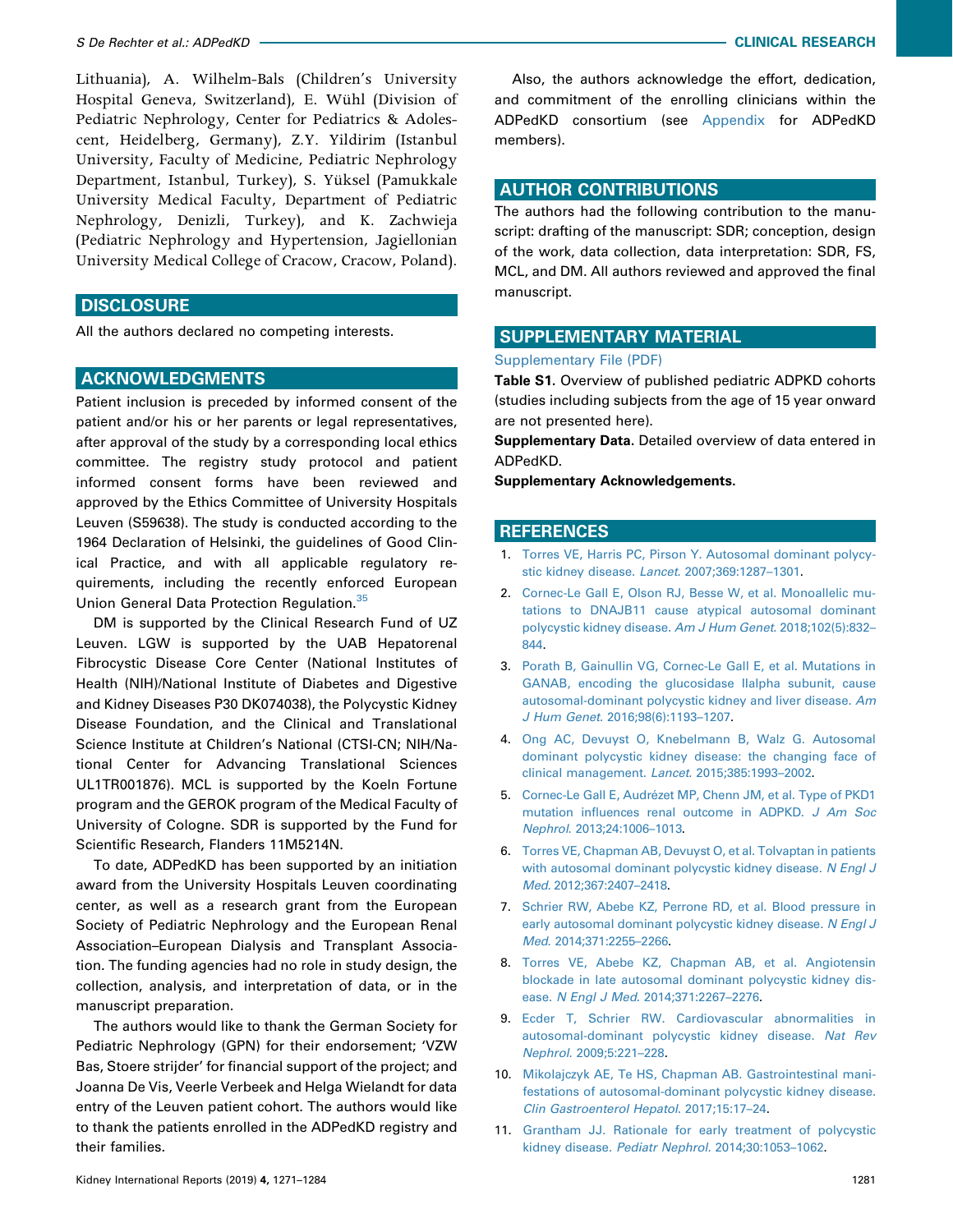- <span id="page-11-0"></span>12. [Cadnapaphornchai MA, Masoumi A, Strain JD, et al. Mag](http://refhub.elsevier.com/S2468-0249(19)30210-4/sref12)[netic resonance imaging of kidney and cyst volume in chil-](http://refhub.elsevier.com/S2468-0249(19)30210-4/sref12)dren with ADPKD. [Clin J Am Soc Nephrol](http://refhub.elsevier.com/S2468-0249(19)30210-4/sref12). 2011;6:369-376.
- 13. [Cadnapaphornchai MA, McFann K, Strain JD, et al. Increased](http://refhub.elsevier.com/S2468-0249(19)30210-4/sref13) [left ventricular mass in children with autosomal dominant](http://refhub.elsevier.com/S2468-0249(19)30210-4/sref13) [polycystic kidney disease and borderline hypertension.](http://refhub.elsevier.com/S2468-0249(19)30210-4/sref13) Kidney Int[. 2008;74:1192](http://refhub.elsevier.com/S2468-0249(19)30210-4/sref13)–1196.
- 14. [Massella L, Mekahli D, Paripovic D, et al. Prevalence of hy](http://refhub.elsevier.com/S2468-0249(19)30210-4/sref14)[pertension in children with early-stage ADPKD.](http://refhub.elsevier.com/S2468-0249(19)30210-4/sref14) Clin J Am Soc Nephrol[. 2018;13:874](http://refhub.elsevier.com/S2468-0249(19)30210-4/sref14)–883.
- 15. [Mekahli D, Woolf AS, Bockenhauer D. Similar renal outcomes](http://refhub.elsevier.com/S2468-0249(19)30210-4/sref15) [in children with ADPKD diagnosed by screening or present](http://refhub.elsevier.com/S2468-0249(19)30210-4/sref15)[ing with symptoms.](http://refhub.elsevier.com/S2468-0249(19)30210-4/sref15) Pediatr Nephrol. 2010;25:2275–2282.
- 16. [Selistre L, de Souza V, Ranchin B, et al. Early renal abnor](http://refhub.elsevier.com/S2468-0249(19)30210-4/sref16)[malities in children with postnatally diagnosed autosomal](http://refhub.elsevier.com/S2468-0249(19)30210-4/sref16) [dominant polycystic kidney disease.](http://refhub.elsevier.com/S2468-0249(19)30210-4/sref16) Pediatr Nephrol. [2012;27:1589](http://refhub.elsevier.com/S2468-0249(19)30210-4/sref16)–1593.
- 17. [Sharp C, Johnson A, Gabow P. Factors relating to urinary](http://refhub.elsevier.com/S2468-0249(19)30210-4/sref17) [protein excretion in children with autosomal dominant poly](http://refhub.elsevier.com/S2468-0249(19)30210-4/sref17)[cystic kidney disease.](http://refhub.elsevier.com/S2468-0249(19)30210-4/sref17) J Am Soc Nephrol. 1998;9:1908-1914.
- 18. [Rizk D, Chapman A. Treatment of autosomal dominant](http://refhub.elsevier.com/S2468-0249(19)30210-4/sref18) [polycystic kidney disease \(ADPKD\): the new horizon for chil](http://refhub.elsevier.com/S2468-0249(19)30210-4/sref18)[dren with ADPKD.](http://refhub.elsevier.com/S2468-0249(19)30210-4/sref18) Pediatr Nephrol. 2008;23:1029–1036.
- 19. [Cadnapaphornchai MA. Clinical trials in pediatric autosomal](http://refhub.elsevier.com/S2468-0249(19)30210-4/sref19) [dominant polycystic kidney disease.](http://refhub.elsevier.com/S2468-0249(19)30210-4/sref19) Front Pediatr. 2017;5:53.
- 20. [De Rechter S, Breysem L, Mekahli D. Is autosomal dominant](http://refhub.elsevier.com/S2468-0249(19)30210-4/sref20) [polycystic kidney disease becoming a pediatric disorder?](http://refhub.elsevier.com/S2468-0249(19)30210-4/sref20) [Front Pediatr](http://refhub.elsevier.com/S2468-0249(19)30210-4/sref20). 2017;5:272.
- 21. [Harris T. Is it ethical to test apparently "healthy" children for](http://refhub.elsevier.com/S2468-0249(19)30210-4/sref21) [autosomal dominant polycystic kidney disease and risk](http://refhub.elsevier.com/S2468-0249(19)30210-4/sref21) [medicalizing thousands?](http://refhub.elsevier.com/S2468-0249(19)30210-4/sref21) Front Pediatr. 2017;5:291.
- 22. [De Rechter S, Kringen J, Janssens P, et al. Clinicians](http://refhub.elsevier.com/S2468-0249(19)30210-4/sref22)' attitude [towards family planning and timing of diagnosis in auto](http://refhub.elsevier.com/S2468-0249(19)30210-4/sref22)[somal dominant polycystic kidney disease.](http://refhub.elsevier.com/S2468-0249(19)30210-4/sref22) PLoS One. [2017;12:e0185779.](http://refhub.elsevier.com/S2468-0249(19)30210-4/sref22)
- 23. [Chapman AB, Devuyst O, Eckardt KU, et al. Autosomal](http://refhub.elsevier.com/S2468-0249(19)30210-4/sref23)[dominant polycystic kidney disease \(ADPKD\): executive](http://refhub.elsevier.com/S2468-0249(19)30210-4/sref23) [summary from a Kidney Disease: Improving Global Out](http://refhub.elsevier.com/S2468-0249(19)30210-4/sref23)[comes \(KDIGO\) Controversies Conference.](http://refhub.elsevier.com/S2468-0249(19)30210-4/sref23) Kidney Int. [2015;88:17](http://refhub.elsevier.com/S2468-0249(19)30210-4/sref23)–27.
- 24. European ADPKD Forum. Translating science into policy to improve ADPKD care. Available at: [https://pkdinternational.](https://pkdinternational.org/component/content/article/2-uncategorised/3-european-adpkd-forum-report-launched) [org/component/content/article/2-uncategorised/3-european](https://pkdinternational.org/component/content/article/2-uncategorised/3-european-adpkd-forum-report-launched)[adpkd-forum-report-launched.](https://pkdinternational.org/component/content/article/2-uncategorised/3-european-adpkd-forum-report-launched) Published January 29, 2015. Accessed July 6, 2019.
- 25. [EAF Co-chairs, Harris T, Sandford R, et al. European ADPKD](http://refhub.elsevier.com/S2468-0249(19)30210-4/sref25) [Forum multidisciplinary position statement on autosomal](http://refhub.elsevier.com/S2468-0249(19)30210-4/sref25) [dominant polycystic kidney disease care: European ADPKD](http://refhub.elsevier.com/S2468-0249(19)30210-4/sref25) [Forum and Multispecialist Roundtable participants.](http://refhub.elsevier.com/S2468-0249(19)30210-4/sref25) Nephrol [Dial Transplant](http://refhub.elsevier.com/S2468-0249(19)30210-4/sref25). 2018;33:563–573.
- 26. [Rangan GK, Savige J. Introduction to the KHA-CARI guide](http://refhub.elsevier.com/S2468-0249(19)30210-4/sref26)[lines on ADPKD.](http://refhub.elsevier.com/S2468-0249(19)30210-4/sref26) Semin Nephrol. 2015;35:521–523.
- 27. Gimpel C, Bergmann C, Bockenhauer D, et al. International consensus statement on the diagnosis and management of autosomal dominant polycystic kidney disease in children and young people [e-pub ahead of print]. Nat Rev Nephrol. <https://doi.org/10.1038/s41581-019-0155-2>. Published May 22, 2019. Accessed July 2, 2019.
- 28. [Pei Y, Obaji J, Dupuis A, et al. Uni](http://refhub.elsevier.com/S2468-0249(19)30210-4/sref28)fied criteria for ultrasono[graphic diagnosis of ADPKD.](http://refhub.elsevier.com/S2468-0249(19)30210-4/sref28) J Am Soc Nephrol. 2009;20: [205](http://refhub.elsevier.com/S2468-0249(19)30210-4/sref28)–212.
- 29. [Willey CJ, Blais JD, Hall AK, et al. Prevalence of autosomal](http://refhub.elsevier.com/S2468-0249(19)30210-4/sref29) [dominant polycystic kidney disease in the European Union.](http://refhub.elsevier.com/S2468-0249(19)30210-4/sref29) [Nephrol Dial Transplant](http://refhub.elsevier.com/S2468-0249(19)30210-4/sref29). 2017;32:1356–1363.
- 30. [Yersin C, Bovet P, Wauters JP, et al. Frequency and impact of](http://refhub.elsevier.com/S2468-0249(19)30210-4/sref30) [autosomal dominant polycystic kidney disease in the](http://refhub.elsevier.com/S2468-0249(19)30210-4/sref30) [Seychelles \(Indian Ocean\).](http://refhub.elsevier.com/S2468-0249(19)30210-4/sref30) Nephrol Dial Transplant. 1997;12: [2069](http://refhub.elsevier.com/S2468-0249(19)30210-4/sref30)–2074.
- 31. [Iglesias CG, Torres VE, Offord KP, et al. Epidemiology of adult](http://refhub.elsevier.com/S2468-0249(19)30210-4/sref31) [polycystic kidney disease, Olmsted County, Minnesota: 1935](http://refhub.elsevier.com/S2468-0249(19)30210-4/sref31)– 1980. [Am J Kidney Dis](http://refhub.elsevier.com/S2468-0249(19)30210-4/sref31). 1983;2:630–639.
- 32. [Higashihara E, Nutahara K, Kojima M, et al. Prevalence and](http://refhub.elsevier.com/S2468-0249(19)30210-4/sref32) [renal prognosis of diagnosed autosomal dominant polycystic](http://refhub.elsevier.com/S2468-0249(19)30210-4/sref32) [kidney disease in Japan.](http://refhub.elsevier.com/S2468-0249(19)30210-4/sref32) Nephron. 1998;80:421–427.
- 33. [Grantham JJ, Torres VE, Chapman AB, et al. Volume pro](http://refhub.elsevier.com/S2468-0249(19)30210-4/sref33)[gression in polycystic kidney disease.](http://refhub.elsevier.com/S2468-0249(19)30210-4/sref33) N Engl J Med. [2006;354:2122](http://refhub.elsevier.com/S2468-0249(19)30210-4/sref33)–2130.
- 34. [Gabow PA, Duley I, Johnson AM. Clinical pro](http://refhub.elsevier.com/S2468-0249(19)30210-4/sref34)files of gross [hematuria in autosomal dominant polycystic kidney disease.](http://refhub.elsevier.com/S2468-0249(19)30210-4/sref34) [Am J Kidney Dis](http://refhub.elsevier.com/S2468-0249(19)30210-4/sref34). 1992;20:140–143.
- 35. [Chapman AB, Johnson AM, Gabow PA, Schrier RW. Overt](http://refhub.elsevier.com/S2468-0249(19)30210-4/sref35) [proteinuria and microalbuminuria in autosomal dominant](http://refhub.elsevier.com/S2468-0249(19)30210-4/sref35) [polycystic kidney disease.](http://refhub.elsevier.com/S2468-0249(19)30210-4/sref35) J Am Soc Nephrol. 1994;5:1349– [1354.](http://refhub.elsevier.com/S2468-0249(19)30210-4/sref35)
- 36. [Martinez-Vea A, Gutierrez C, Bardají A, et al. Micro](http://refhub.elsevier.com/S2468-0249(19)30210-4/sref36)[albuminuria in normotensive patients with autosomal](http://refhub.elsevier.com/S2468-0249(19)30210-4/sref36)[dominant polycystic kidney disease.](http://refhub.elsevier.com/S2468-0249(19)30210-4/sref36) Scand J Urol Nephrol. [1998;32:356](http://refhub.elsevier.com/S2468-0249(19)30210-4/sref36)–359.
- 37. [Idrizi A, Barbullushi M, Koroshi A, et al. Urinary tract in](http://refhub.elsevier.com/S2468-0249(19)30210-4/sref37)[fections in polycystic kidney disease.](http://refhub.elsevier.com/S2468-0249(19)30210-4/sref37) Med Arh. 2011;65: [213](http://refhub.elsevier.com/S2468-0249(19)30210-4/sref37)–215.
- 38. D'[Agnolo HMA, Casteleijn NF, Gevers TJG, et al. The as](http://refhub.elsevier.com/S2468-0249(19)30210-4/sref38)[sociation of combined total kidney and liver volume with](http://refhub.elsevier.com/S2468-0249(19)30210-4/sref38) [pain and gastrointestinal symptoms in patients with later](http://refhub.elsevier.com/S2468-0249(19)30210-4/sref38) [stage autosomal dominant polycystic kidney disease.](http://refhub.elsevier.com/S2468-0249(19)30210-4/sref38) Am J Nephrol[. 2017;46:239](http://refhub.elsevier.com/S2468-0249(19)30210-4/sref38)–248.
- 39. [Fick GM, Duley IT, Johnson AM, et al. The spectrum of](http://refhub.elsevier.com/S2468-0249(19)30210-4/sref39) [autosomal dominant polycystic kidney disease in children.](http://refhub.elsevier.com/S2468-0249(19)30210-4/sref39) [J Am Soc Nephrol](http://refhub.elsevier.com/S2468-0249(19)30210-4/sref39). 1994;4:1654–1660.
- 40. [Dimitrakov D, Simeonov S. Studies on nephrolithiasis in pa](http://refhub.elsevier.com/S2468-0249(19)30210-4/sref40)[tients with autosomal dominant polycystic kidney disease.](http://refhub.elsevier.com/S2468-0249(19)30210-4/sref40) [Folia Med \(Plovdiv\)](http://refhub.elsevier.com/S2468-0249(19)30210-4/sref40). 1994;36:27–30.
- 41. [Gabow PA, Kaehny WD, Johnson AM, et al. The clinical utility](http://refhub.elsevier.com/S2468-0249(19)30210-4/sref41) [of renal concentrating capacity in polycystic kidney disease.](http://refhub.elsevier.com/S2468-0249(19)30210-4/sref41) Kidney Int[. 1989;35:675](http://refhub.elsevier.com/S2468-0249(19)30210-4/sref41)–680.
- 42. [Reddy BV, Chapman AB. The spectrum of autosomal domi](http://refhub.elsevier.com/S2468-0249(19)30210-4/sref42)[nant polycystic kidney disease in children and adolescents.](http://refhub.elsevier.com/S2468-0249(19)30210-4/sref42) [Pediatr Nephrol](http://refhub.elsevier.com/S2468-0249(19)30210-4/sref42). 2017;32:31–42.
- 43. [Firinci F, Soylu A, Kasap Demir B, et al. An 11-year-old child](http://refhub.elsevier.com/S2468-0249(19)30210-4/sref43) [with autosomal dominant polycystic kidney disease who](http://refhub.elsevier.com/S2468-0249(19)30210-4/sref43) [presented with nephrolithiasis.](http://refhub.elsevier.com/S2468-0249(19)30210-4/sref43) Case Rep Med. 2012;2012: [428749](http://refhub.elsevier.com/S2468-0249(19)30210-4/sref43).
- 44. [Seeman T, Dusek J, Vondrák K, et al. Renal concentrating](http://refhub.elsevier.com/S2468-0249(19)30210-4/sref44) [capacity is linked to blood pressure in children with auto](http://refhub.elsevier.com/S2468-0249(19)30210-4/sref44)[somal dominant polycystic kidney disease.](http://refhub.elsevier.com/S2468-0249(19)30210-4/sref44) Physiol Res. [2004;53:629](http://refhub.elsevier.com/S2468-0249(19)30210-4/sref44)–634.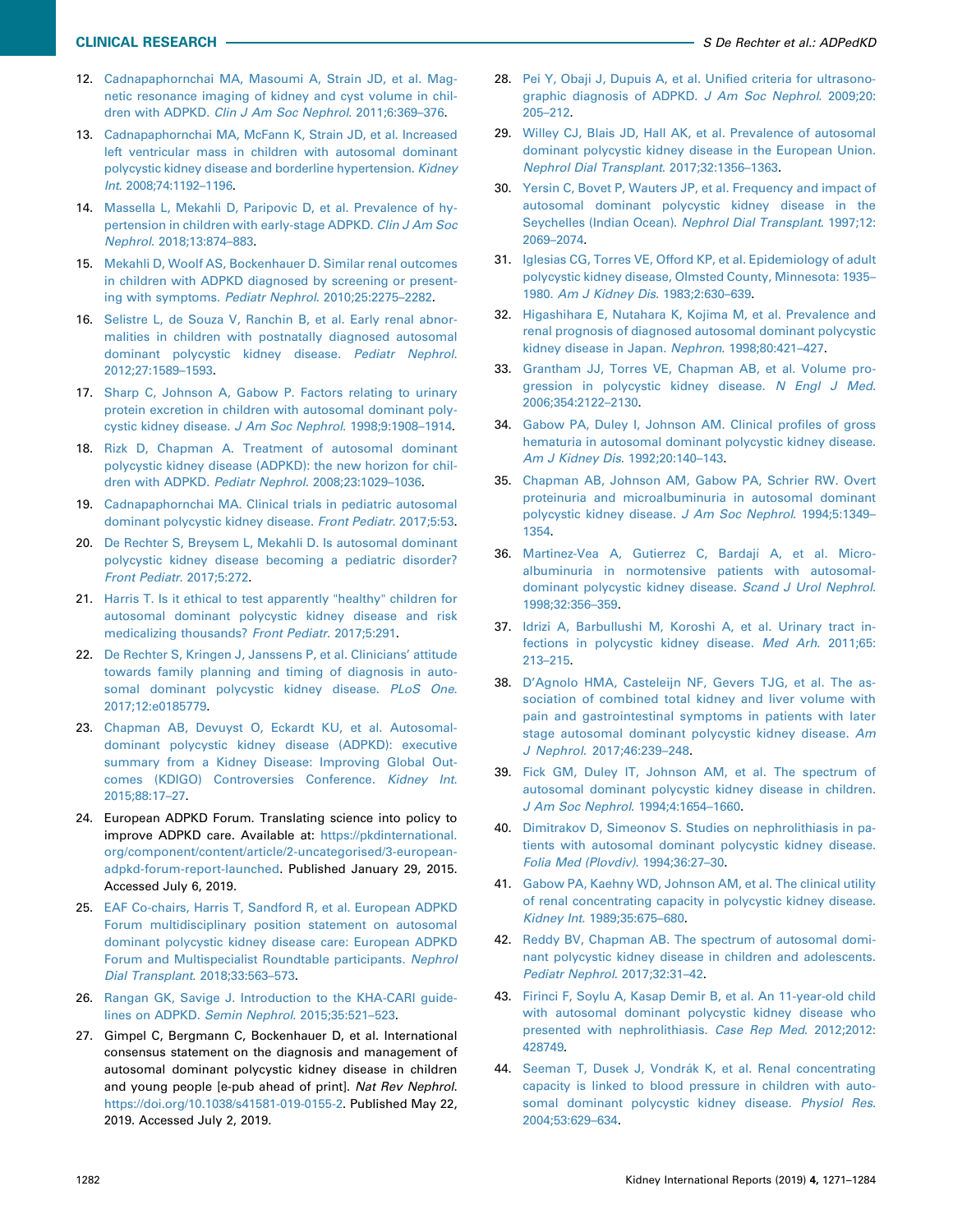- <span id="page-12-0"></span>45. [Sallee M, Rafat C, Zahar JR, et al. Cyst infections in patients](http://refhub.elsevier.com/S2468-0249(19)30210-4/sref45) [with autosomal dominant polycystic kidney disease.](http://refhub.elsevier.com/S2468-0249(19)30210-4/sref45) Clin J [Am Soc Nephrol](http://refhub.elsevier.com/S2468-0249(19)30210-4/sref45). 2009;4:1183–1189.
- 46. [Helal I, Reed B, McFann K, et al. Glomerular hyper](http://refhub.elsevier.com/S2468-0249(19)30210-4/sref46)fi[ltration and renal progression in children with auto](http://refhub.elsevier.com/S2468-0249(19)30210-4/sref46)[somal dominant polycystic kidney disease.](http://refhub.elsevier.com/S2468-0249(19)30210-4/sref46) Clin J Am Soc Nephrol[. 2011;6:2439](http://refhub.elsevier.com/S2468-0249(19)30210-4/sref46)–2443.
- 47. [Bae KT, Zhu F, Chapman AB, et al. Magnetic resonance im](http://refhub.elsevier.com/S2468-0249(19)30210-4/sref47)[aging evaluation of hepatic cysts in early autosomal](http://refhub.elsevier.com/S2468-0249(19)30210-4/sref47)[dominant polycystic kidney disease: the Consortium for](http://refhub.elsevier.com/S2468-0249(19)30210-4/sref47) [Radiologic Imaging Studies of Polycystic Kidney Disease](http://refhub.elsevier.com/S2468-0249(19)30210-4/sref47) cohort. [Clin J Am Soc Nephrol](http://refhub.elsevier.com/S2468-0249(19)30210-4/sref47). 2006;1:64–69.
- 48. [Dell KM. The spectrum of polycystic kidney disease in chil](http://refhub.elsevier.com/S2468-0249(19)30210-4/sref48)dren. [Adv Chronic Kidney Dis](http://refhub.elsevier.com/S2468-0249(19)30210-4/sref48). 2011;18:339–347.
- 49. [Seeman T, Dusek J, Vondrichová H, et al. Ambulatory blood](http://refhub.elsevier.com/S2468-0249(19)30210-4/sref49) [pressure correlates with renal volume and number of renal](http://refhub.elsevier.com/S2468-0249(19)30210-4/sref49) [cysts in children with autosomal dominant polycystic kidney](http://refhub.elsevier.com/S2468-0249(19)30210-4/sref49) disease. [Blood Press Monit](http://refhub.elsevier.com/S2468-0249(19)30210-4/sref49). 2003;8:107–110.
- 50. [Marlais M, Cuthell O, Langan D, et al. Hypertension in](http://refhub.elsevier.com/S2468-0249(19)30210-4/sref50) [autosomal dominant polycystic kidney disease: a meta](http://refhub.elsevier.com/S2468-0249(19)30210-4/sref50)analysis. Arch Dis Child[. 2016;101:1142](http://refhub.elsevier.com/S2468-0249(19)30210-4/sref50)–1147.
- 51. [Chapman AB, Johnson AM, Rainguet S, et al. Left ventricular](http://refhub.elsevier.com/S2468-0249(19)30210-4/sref51) [hypertrophy in autosomal dominant polycystic kidney dis](http://refhub.elsevier.com/S2468-0249(19)30210-4/sref51)ease. [J Am Soc Nephrol](http://refhub.elsevier.com/S2468-0249(19)30210-4/sref51). 1997;8:1292–1297.
- 52. [Ivy DD, Shaffer EM, Johnson AM, et al. Cardiovascular ab](http://refhub.elsevier.com/S2468-0249(19)30210-4/sref52)[normalities in children with autosomal dominant polycystic](http://refhub.elsevier.com/S2468-0249(19)30210-4/sref52) kidney disease. [J Am Soc Nephrol](http://refhub.elsevier.com/S2468-0249(19)30210-4/sref52). 1995;5:2032–2036.
- 53. [Zeier M, Geberth S, Schmidt KG, et al. Elevated blood pres](http://refhub.elsevier.com/S2468-0249(19)30210-4/sref53)sure profi[le and left ventricular mass in children and young](http://refhub.elsevier.com/S2468-0249(19)30210-4/sref53) [adults with autosomal dominant polycystic kidney disease.](http://refhub.elsevier.com/S2468-0249(19)30210-4/sref53) [J Am Soc Nephrol](http://refhub.elsevier.com/S2468-0249(19)30210-4/sref53). 1993;3:1451–1457.
- 54. [Xu HW, Yu SQ, Mei CL, Li MH. Screening for intracranial](http://refhub.elsevier.com/S2468-0249(19)30210-4/sref54) [aneurysm in 355 patients with autosomal-dominant polycy](http://refhub.elsevier.com/S2468-0249(19)30210-4/sref54)[stic kidney disease.](http://refhub.elsevier.com/S2468-0249(19)30210-4/sref54) Stroke. 2011;42:204–206.
- 55. [Mikolajczyk AE, Te HS, Chapman AB. Gastrointestinal mani](http://refhub.elsevier.com/S2468-0249(19)30210-4/sref55)[festations of autosomal dominant polycystic kidney disease.](http://refhub.elsevier.com/S2468-0249(19)30210-4/sref55) [Clin Gastroenterol Hepatol](http://refhub.elsevier.com/S2468-0249(19)30210-4/sref55). 2017;15:17–24.
- 56. [Kubo S, Nakajima M, Fukuda K, et al. A 4-year-old girl with](http://refhub.elsevier.com/S2468-0249(19)30210-4/sref56) [autosomal dominant polycystic kidney disease complicated](http://refhub.elsevier.com/S2468-0249(19)30210-4/sref56) [by a ruptured intracranial aneurysm.](http://refhub.elsevier.com/S2468-0249(19)30210-4/sref56) Eur J Pediatr. 2004;163: [675](http://refhub.elsevier.com/S2468-0249(19)30210-4/sref56)–677.
- 57. [Thong KM, Ong AC. Sudden death due to subarachnoid](http://refhub.elsevier.com/S2468-0249(19)30210-4/sref57) [haemorrhage in an infant with autosomal dominant polycy-](http://refhub.elsevier.com/S2468-0249(19)30210-4/sref57)stic kidney disease. [Nephrol Dial Transplant](http://refhub.elsevier.com/S2468-0249(19)30210-4/sref57). 2014;29(Suppl [4\):iv121](http://refhub.elsevier.com/S2468-0249(19)30210-4/sref57)–iv123.
- 58. Food and Drug Administration. Available at: [http://www.fda.](http://www.fda.gov/downloads/drugs/guidancecomplianceregulatoryinformation/guidances/ucm458483.pdf) [gov/downloads/drugs/guidancecomplianceregulatoryinforma](http://www.fda.gov/downloads/drugs/guidancecomplianceregulatoryinformation/guidances/ucm458483.pdf) [tion/guidances/ucm458483.pdf](http://www.fda.gov/downloads/drugs/guidancecomplianceregulatoryinformation/guidances/ucm458483.pdf). Accessed September 2016.
- 59. [Woon C, Bielinski-Bradbury A, O](http://refhub.elsevier.com/S2468-0249(19)30210-4/sref59)'Reilly K, Robinson P. [A systematic review of the predictors of disease progression](http://refhub.elsevier.com/S2468-0249(19)30210-4/sref59) [in patients with autosomal dominant polycystic kidney dis](http://refhub.elsevier.com/S2468-0249(19)30210-4/sref59)ease. [BMC Nephrol](http://refhub.elsevier.com/S2468-0249(19)30210-4/sref59). 2015;16:140.
- 60. [Nowak KL, Cadnapaphornchai MA, Chonchol MB, et al. Long](http://refhub.elsevier.com/S2468-0249(19)30210-4/sref60)[term outcomes in patients with very-early onset autosomal](http://refhub.elsevier.com/S2468-0249(19)30210-4/sref60) [dominant polycystic kidney disease.](http://refhub.elsevier.com/S2468-0249(19)30210-4/sref60) Am J Nephrol. 2016;44: [171](http://refhub.elsevier.com/S2468-0249(19)30210-4/sref60)–178.
- 61. [Fick GM, Johnson AM, Strain JD, et al. Characteristics of very](http://refhub.elsevier.com/S2468-0249(19)30210-4/sref61) [early onset autosomal dominant polycystic kidney disease.](http://refhub.elsevier.com/S2468-0249(19)30210-4/sref61) [J Am Soc Nephrol](http://refhub.elsevier.com/S2468-0249(19)30210-4/sref61). 1993;3:1863–1870.
- 62. [Sedman A, Bell P, Manco-Johnson M, et al. Autosomal](http://refhub.elsevier.com/S2468-0249(19)30210-4/sref62) [dominant polycystic kidney disease in childhood: a longitu](http://refhub.elsevier.com/S2468-0249(19)30210-4/sref62)dinal study. Kidney Int[. 1987;31:1000](http://refhub.elsevier.com/S2468-0249(19)30210-4/sref62)–1005.
- 63. [Shamshirsaz AA, Reza Bekheirnia M, Kamgar M, et al. Auto](http://refhub.elsevier.com/S2468-0249(19)30210-4/sref63)[somal dominant polycystic kidney disease in infancy and](http://refhub.elsevier.com/S2468-0249(19)30210-4/sref63) [childhood: progression and outcome.](http://refhub.elsevier.com/S2468-0249(19)30210-4/sref63) Kidney Int. 2005;68: [2218](http://refhub.elsevier.com/S2468-0249(19)30210-4/sref63)–2224.
- 64. [Seeman T, Sikut M, Konrad M, et al. Blood pressure and renal](http://refhub.elsevier.com/S2468-0249(19)30210-4/sref64) [function in autosomal dominant polycystic kidney disease.](http://refhub.elsevier.com/S2468-0249(19)30210-4/sref64) [Pediatr Nephrol](http://refhub.elsevier.com/S2468-0249(19)30210-4/sref64). 1997;11:592–596.
- 65. [Audrézet MP, Corbiere C, Lebbah S, et al. Comprehensive](http://refhub.elsevier.com/S2468-0249(19)30210-4/sref65) [PKD1 and PKD2 mutation analysis in prenatal autosomal](http://refhub.elsevier.com/S2468-0249(19)30210-4/sref65) [dominant polycystic kidney disease.](http://refhub.elsevier.com/S2468-0249(19)30210-4/sref65) J Am Soc Nephrol. [2016;27:722](http://refhub.elsevier.com/S2468-0249(19)30210-4/sref65)–729.
- 66. [Fencl F, Janda J, Bláhová K, et al. Genotype-phenotype cor](http://refhub.elsevier.com/S2468-0249(19)30210-4/sref66)[relation in children with autosomal dominant polycystic kid](http://refhub.elsevier.com/S2468-0249(19)30210-4/sref66)ney disease. [Pediatr Nephrol](http://refhub.elsevier.com/S2468-0249(19)30210-4/sref66). 2009;24:983–989.
- 67. [Cornec-Le Gall E, Audrézet MP, Rousseau A, et al. The](http://refhub.elsevier.com/S2468-0249(19)30210-4/sref67) [PROPKD score: a new algorithm to predict renal survival in](http://refhub.elsevier.com/S2468-0249(19)30210-4/sref67) [autosomal dominant polycystic kidney disease.](http://refhub.elsevier.com/S2468-0249(19)30210-4/sref67) J Am Soc Nephrol[. 2015;27:942](http://refhub.elsevier.com/S2468-0249(19)30210-4/sref67)–951.
- 68. [Irazabal MV, Rangel LJ, Bergstralh EJ, et al. Imaging classi](http://refhub.elsevier.com/S2468-0249(19)30210-4/sref68)fi[cation of autosomal dominant polycystic kidney disease: a](http://refhub.elsevier.com/S2468-0249(19)30210-4/sref68) [simple model for selecting patients for clinical trials.](http://refhub.elsevier.com/S2468-0249(19)30210-4/sref68) J Am Soc Nephrol[. 2015;26:160](http://refhub.elsevier.com/S2468-0249(19)30210-4/sref68)–172.
- 69. [McEwan P, Bennett Wilton H, Ong ACM, et al. A model to](http://refhub.elsevier.com/S2468-0249(19)30210-4/sref69) [predict disease progression in patients with autosomal](http://refhub.elsevier.com/S2468-0249(19)30210-4/sref69) [dominant polycystic kidney disease \(ADPKD\): the ADPKD](http://refhub.elsevier.com/S2468-0249(19)30210-4/sref69) [Outcomes Model.](http://refhub.elsevier.com/S2468-0249(19)30210-4/sref69) BMC Nephrol. 2018;19:37.
- 70. [Gansevoort RT, Arici M, Benzing T, et al. Recommendations](http://refhub.elsevier.com/S2468-0249(19)30210-4/sref70) [for the use of tolvaptan in autosomal dominant polycystic](http://refhub.elsevier.com/S2468-0249(19)30210-4/sref70) [kidney disease: a position statement on behalf of the ERA-](http://refhub.elsevier.com/S2468-0249(19)30210-4/sref70)[EDTA Working Groups on Inherited Kidney Disorders and](http://refhub.elsevier.com/S2468-0249(19)30210-4/sref70) [European Renal Best Practice.](http://refhub.elsevier.com/S2468-0249(19)30210-4/sref70) Nephrol Dial Transplant. [2016;31:337](http://refhub.elsevier.com/S2468-0249(19)30210-4/sref70)–348.
- 71. [Cadnapaphornchai MA, McFann K, Strain JD, et al. Prospec](http://refhub.elsevier.com/S2468-0249(19)30210-4/sref71)[tive change in renal volume and function in children with](http://refhub.elsevier.com/S2468-0249(19)30210-4/sref71) ADPKD. [Clin J Am Soc Nephrol](http://refhub.elsevier.com/S2468-0249(19)30210-4/sref71). 2009;4:820–829.
- 72. [Fick-Brosnahan GM, Tran ZV, Johnson AM, et al. Progression](http://refhub.elsevier.com/S2468-0249(19)30210-4/sref72) [of autosomal-dominant polycystic kidney disease in children.](http://refhub.elsevier.com/S2468-0249(19)30210-4/sref72) Kidney Int[. 2001;59:1654](http://refhub.elsevier.com/S2468-0249(19)30210-4/sref72)–1662.
- 73. [Alam A, Dahl NK, Lipschutz JH, et al. Total kidney volume in](http://refhub.elsevier.com/S2468-0249(19)30210-4/sref73) [autosomal dominant polycystic kidney disease: a biomarker](http://refhub.elsevier.com/S2468-0249(19)30210-4/sref73) [of disease progression and therapeutic ef](http://refhub.elsevier.com/S2468-0249(19)30210-4/sref73)ficacy. Am J Kidney Dis[. 2015;66:564](http://refhub.elsevier.com/S2468-0249(19)30210-4/sref73)–576.
- 74. [Reddy BV, Chapman AB. The spectrum of autosomal domi](http://refhub.elsevier.com/S2468-0249(19)30210-4/sref74)[nant polycystic kidney disease in children and adolescents.](http://refhub.elsevier.com/S2468-0249(19)30210-4/sref74) [Pediatr Nephrol](http://refhub.elsevier.com/S2468-0249(19)30210-4/sref74). 2017;32:31–42.
- 75. European Commission. 2018 reform of EU data protection rules. Available at: [https://ec.europa.eu/commission/priorities/](https://ec.europa.eu/commission/priorities/justice-and-fundamental-rights/data-protection/2018-reform-eu-data-protection-rules_en) [justice-and-fundamental-rights/data-protection/2018-reform-eu](https://ec.europa.eu/commission/priorities/justice-and-fundamental-rights/data-protection/2018-reform-eu-data-protection-rules_en)[data-protection-rules\\_en](https://ec.europa.eu/commission/priorities/justice-and-fundamental-rights/data-protection/2018-reform-eu-data-protection-rules_en). Accessed July 6, 2019.
- 76. [de Onis M. Update on the implementation of the WHO child](http://refhub.elsevier.com/S2468-0249(19)30210-4/sref76) growth standards. [World Rev Nutr Diet](http://refhub.elsevier.com/S2468-0249(19)30210-4/sref76). 2013;106:75–82.
- 77. [Alzarka B, Morizono H, Bollman JW, et al. Design and](http://refhub.elsevier.com/S2468-0249(19)30210-4/sref77) [implementation of the Hepatorenal Fibrocystic Disease Core](http://refhub.elsevier.com/S2468-0249(19)30210-4/sref77) [Center Clinical Database: a centralized resource for charac](http://refhub.elsevier.com/S2468-0249(19)30210-4/sref77)[terizing autosomal recessive polycystic kidney disease and](http://refhub.elsevier.com/S2468-0249(19)30210-4/sref77) other hepatorenal fi[brocystic diseases.](http://refhub.elsevier.com/S2468-0249(19)30210-4/sref77) Front Pediatr. 2017;5: [80.](http://refhub.elsevier.com/S2468-0249(19)30210-4/sref77)